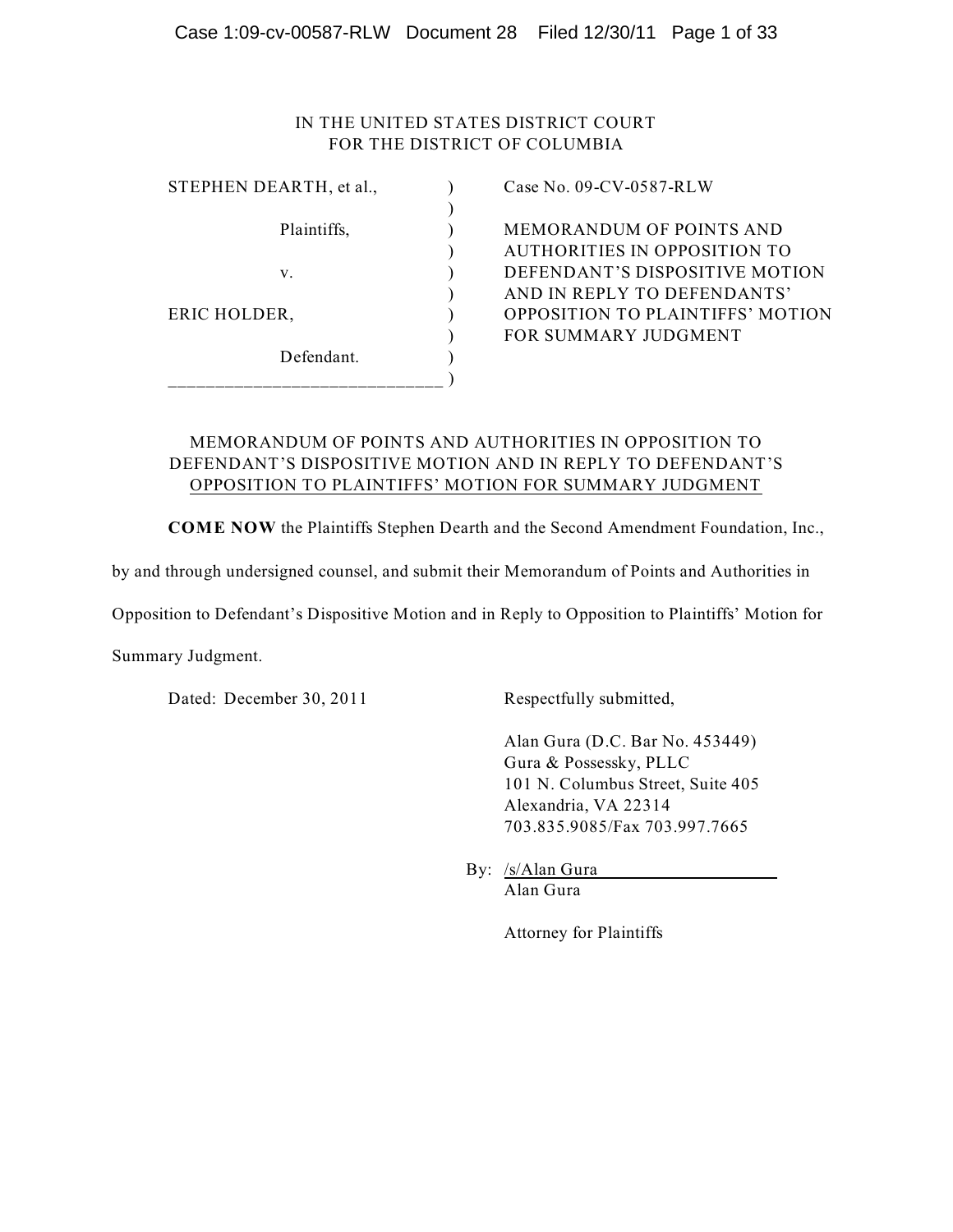# TABLE OF CONTENTS

| I.   |           | THE MOTION FOR JUDGMENT ON THE PLEADINGS IS BARRED BY DEFENDANTS'                                                                  |
|------|-----------|------------------------------------------------------------------------------------------------------------------------------------|
| II.  |           |                                                                                                                                    |
| III. |           | THE COMPLAINT ASSERTS A COMPLETE, REDRESSABLE CLAIM FOR RELIEF,<br>AS ALREADY DETERMINED BY THE COURT OF APPEALS, AND DEFENDANT IS |
| IV.  |           | THE ALLEGED AVAILABILITY OF FIREARMS IN CANADA IS IRRELEVANT TO A<br>CLAIM THAT THE FEDERAL GOVERNMENT VIOLATES SECOND AMENDMENT   |
|      | A.        | Americans Cannot Be Told To Go Exercise Their Rights Somewhere Else,                                                               |
|      | <b>B.</b> | The Availability of Other Arms Is Not a Defense In                                                                                 |
|      | $C$ .     |                                                                                                                                    |
| V.   |           | THE CHALLENGED PROVISIONS, DATING TO 1994 AND 1968, ARE NOT<br>"LONG-STANDING" AND NOT ENTITLED TO ANY PRESUMPTION OF              |
| VI.  |           | THE CHALLENGED PROVISIONS FAIL SECOND AMENDMENT SCRUTINY. 13                                                                       |
|      | A.        | The Challenged Provisions Have More Than A "De Minimis"<br>Impact on the Second Amendment Rights of Expatriated Americans<br>13    |
|      | <b>B.</b> | Strict, Not Intermediate Scrutiny, Is the Correct Standard of Review                                                               |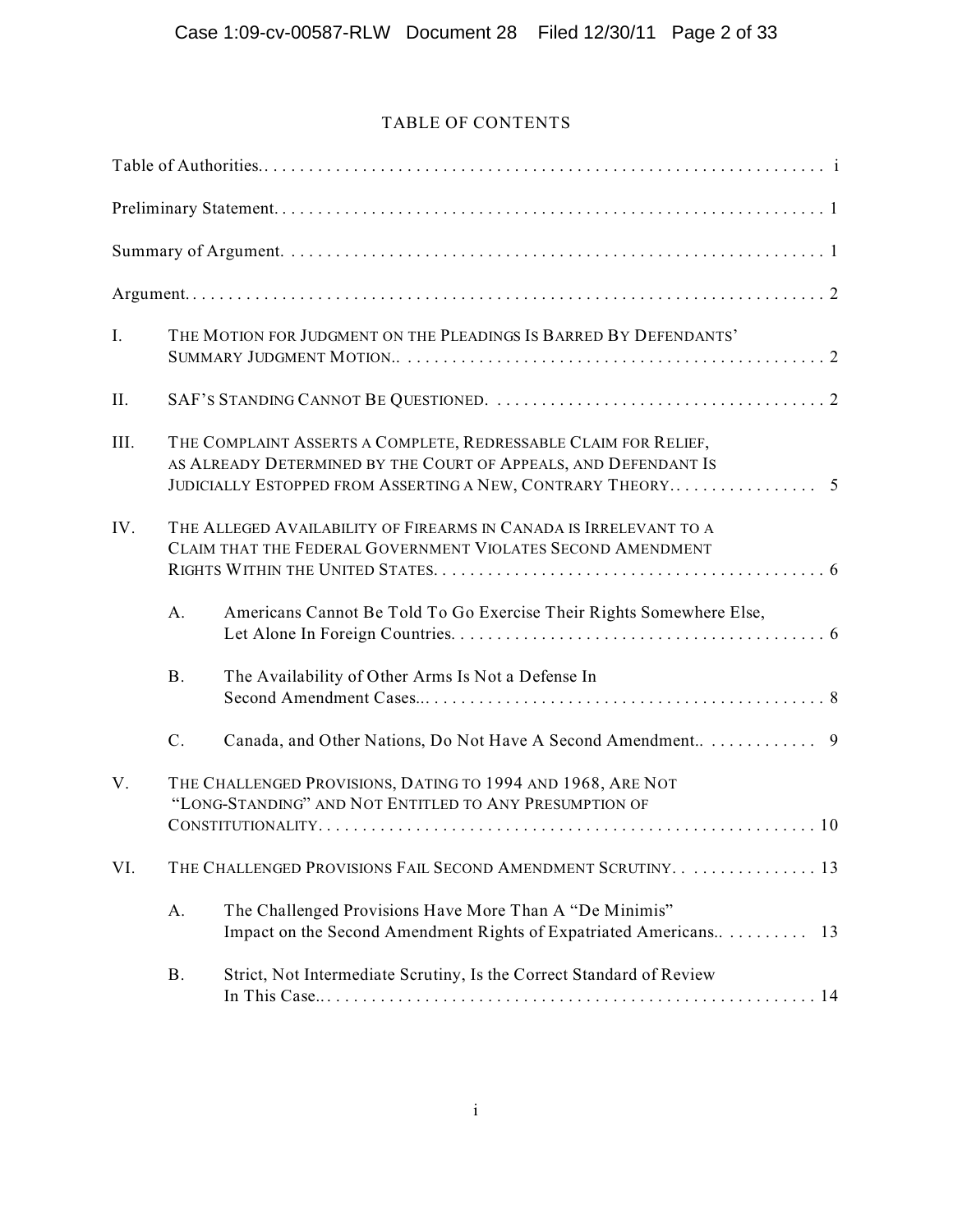|      | C. |                                                                    |  |
|------|----|--------------------------------------------------------------------|--|
|      | D. | Section 922(b)(3), As Applied to Expatriated Americans, Would Fail |  |
| VII. |    | THERE IS, IN FACT, A FUNDAMENTAL RIGHT TO TRAVEL,                  |  |
|      |    | VIII. DEFENDANT VIOLATES THE RIGHT TO EQUAL PROTECTION24           |  |
|      |    |                                                                    |  |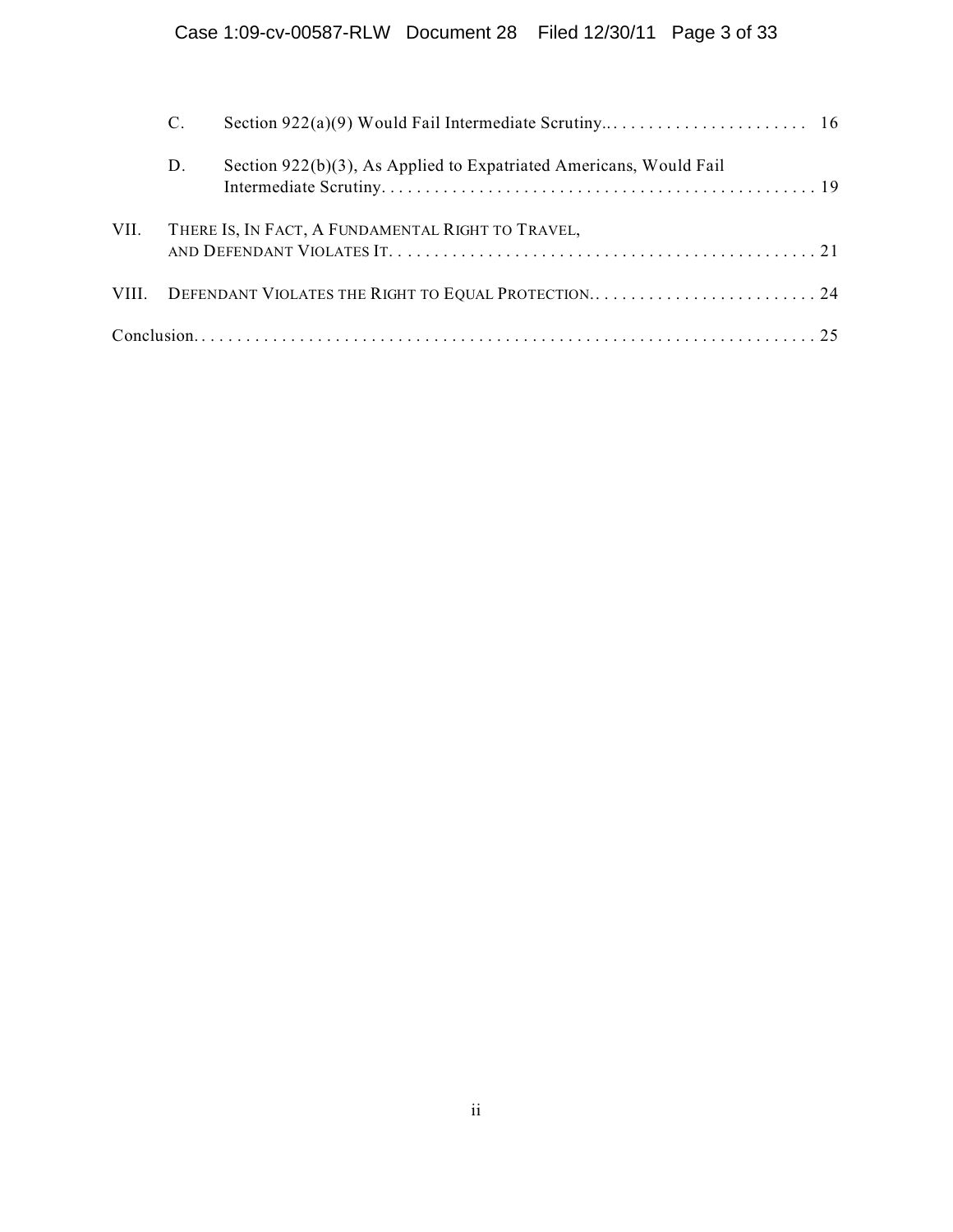# Table of Authorities

| Cases                                    |
|------------------------------------------|
| Aptheker v. Sec'y of State,              |
| Califano v. Aznavorian,                  |
| Dearth v. Holder,                        |
| District of Columbia v. Heller,          |
| Donovan v. United States Postal Service, |
| Environmental Action, Inc. v. FERC,      |
| Ezell v. City of Chicago,                |
| Gay Men's Health Crisis v. Sullivan,     |
| Haig v. Agee,                            |
| Heller v. District of Columbia,          |
| Hernandez v. Cremer,                     |
| Hunt v. Wash. State Apple Adver. Comm'n, |
| Hutchins v. District of Columbia,        |
| Kent v. Dulles,                          |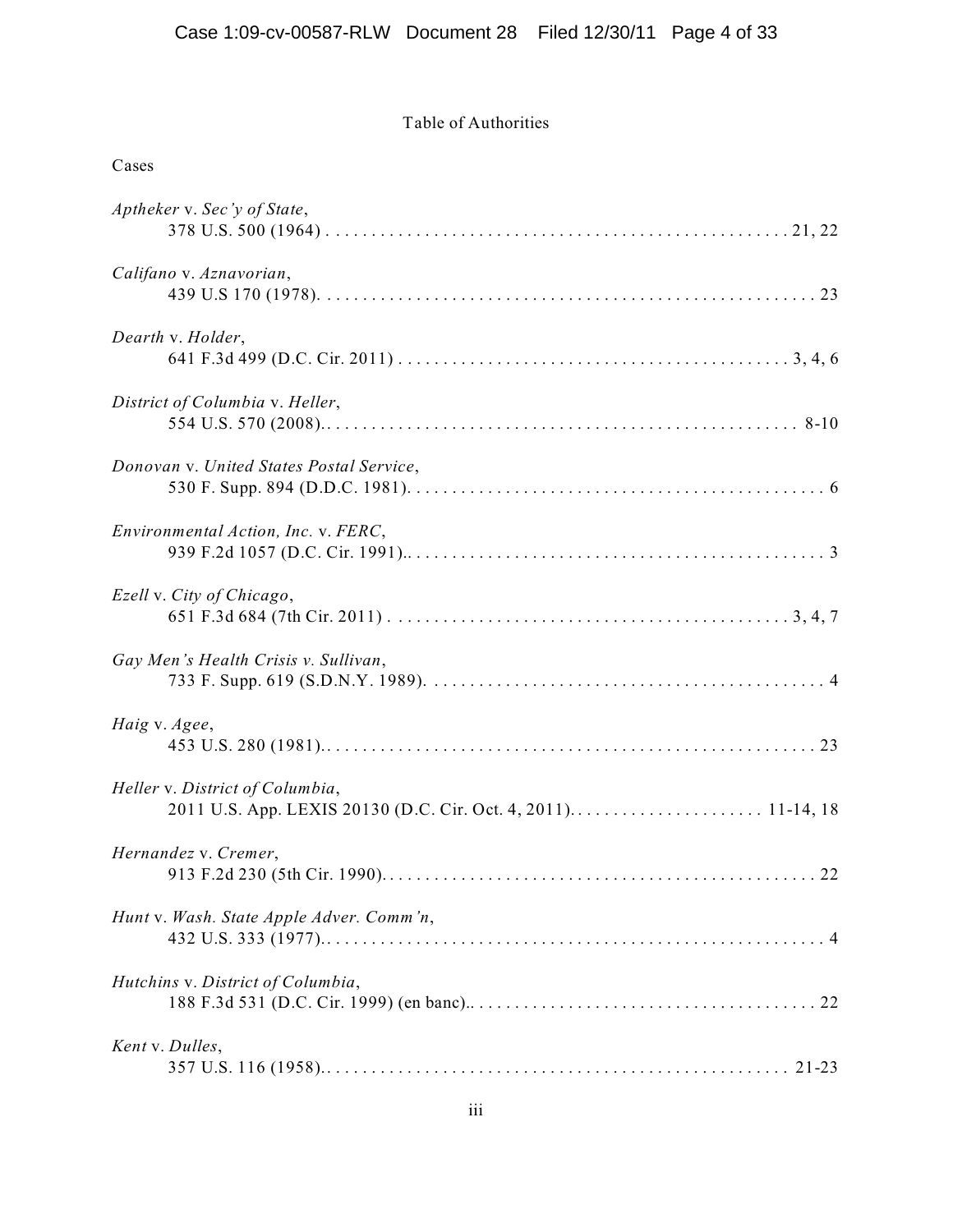| Lujan v. Defenders of Wildlife,                                                                  |
|--------------------------------------------------------------------------------------------------|
| New Hampshire v. Maine,                                                                          |
| Nordyke v. King,                                                                                 |
| Parker v. District of Columbia,                                                                  |
| Regan v. Wald,                                                                                   |
| Say v. Adams,                                                                                    |
| Schad v. Mt. Ephraim,                                                                            |
| Schneider v. State,                                                                              |
| Schrader v. Holder,                                                                              |
| Second Amendment Foundation, Inc. v. Suttle,                                                     |
| Smith v. South Dakota,                                                                           |
| United Food & Commercial Workers Union Local 751 v. Brown Group,                                 |
| United States v. Chester,                                                                        |
| United States v. Flores,<br>2011 U.S. App. LEXIS 24976 (8th Cir. Dec. 16, 2011) (per curiam). 16 |
| United States v. Portillo-Munoz,                                                                 |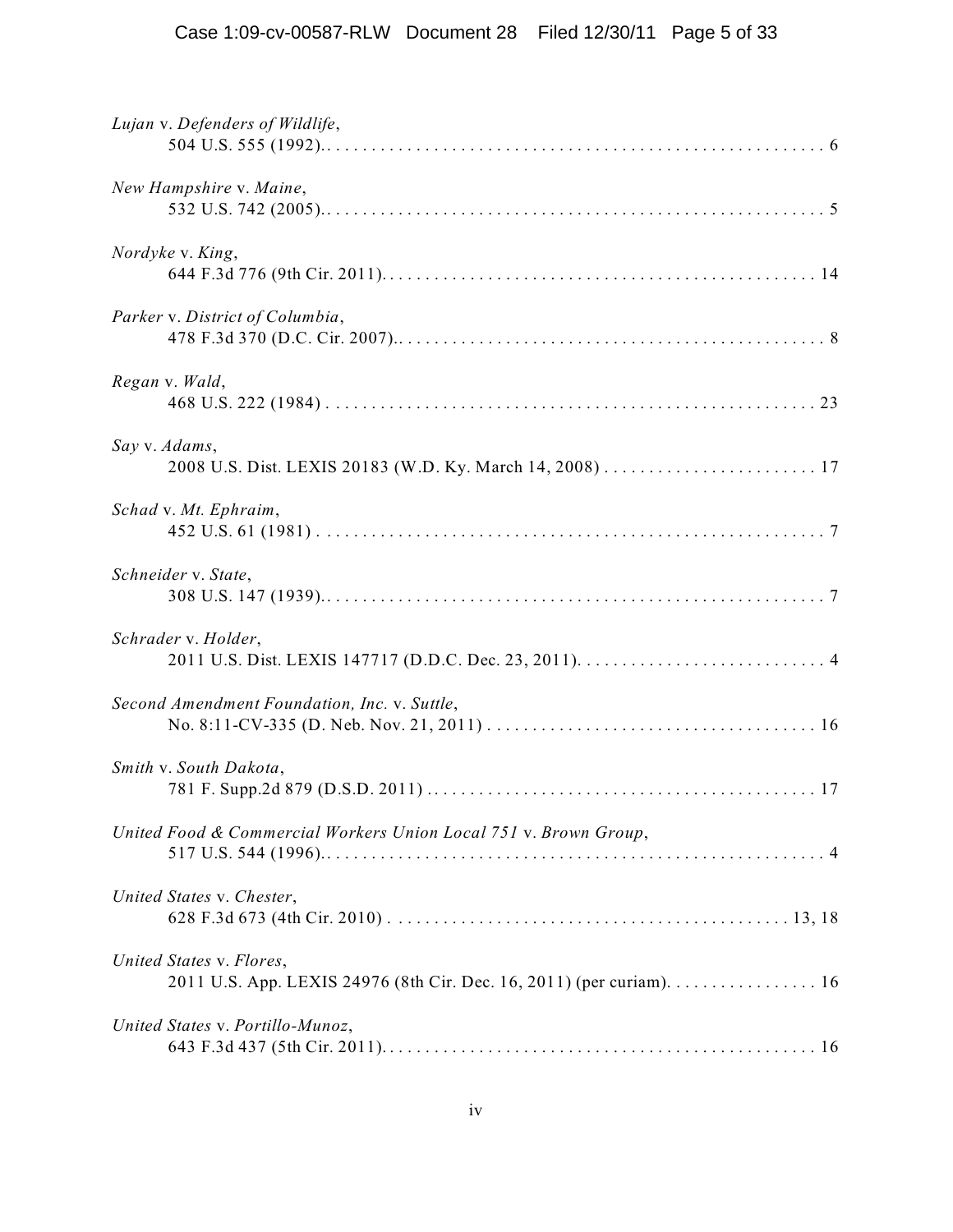| United States v. Virginia,                             |  |
|--------------------------------------------------------|--|
|                                                        |  |
| United States v. Williams,                             |  |
|                                                        |  |
| Vill. of Arlington Heights v. Metro. Hous. Dev. Corp., |  |
| Watt v. Energy Action Educ. Found.,                    |  |
|                                                        |  |
| <i>Woollard v. Sheridan,</i>                           |  |
|                                                        |  |
| Worthy v. United States,                               |  |
|                                                        |  |
| Zemel v. Rusk,                                         |  |
|                                                        |  |

# Constitutional Provisions

## Rules and Statutes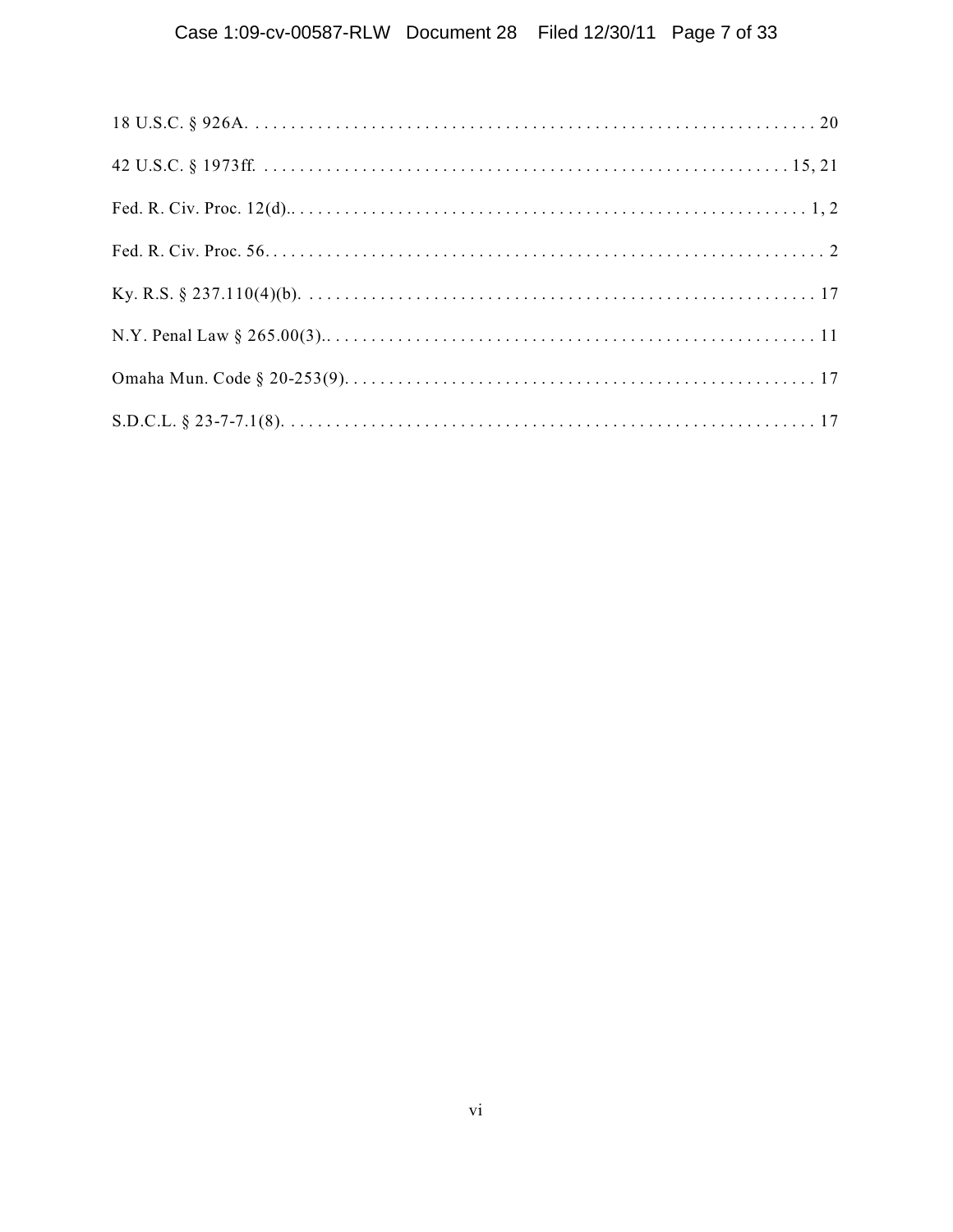### MEMORANDUM OF POINTS AND AUTHORITIES IN OPPOSITION TO DEFENDANT'S DISPOSITIVE MOTION AND IN REPLY TO DEFENDANT'S OPPOSITION TO PLAINTIFFS' MOTION FOR SUMMARY JUDGMENT

#### PRELIMINARY STATEMENT

To the extent that Defendant moves for a judgment on the pleadings, that motion is barred under Federal Rule of Civil Procedure 12(d) by Defendant's motion for summary judgment. As a practical matter, however, the request for a judgment on the pleadings concedes that the case presents only questions of law. It does not appear that any factual disputes exist among the parties. Defendants' cross-motion confirms that the case is ready for final disposition by the Court.

As there is no need to burden the Court with another recitation of Plaintiffs' primary arguments, presented extensively on their motion for summary judgment, those arguments are merely incorporated by reference here. Instead, this brief responds to the various new arguments raised by the Defendant, none of which are particularly persuasive.

#### SUMMARY OF ARGUMENT

The Second Amendment is not limited to "sporting purposes." While sporting purposes, like the militia purpose, are very much within the American tradition of private firearms ownership, it is impossible to read the Supreme Court's extensive survey of the right to keep and bear arms and conclude that Americans have only the right to use arms for one particular traditional use and no other. Dearth, and other Americans, have the right to use firearms for *self-defense*. Americans have the right to buy and possess firearms that are suitable primarily for *self-defense*, even if they reside primarily overseas.

The restrictions here at issue are impossible to justify. And having spent five years fighting Plaintiffs on venue and standing, the government has a hard time letting go of some of its avoidance doctrines, even after some of these were rejected by the D.C. Circuit. It also adds a few new fanciful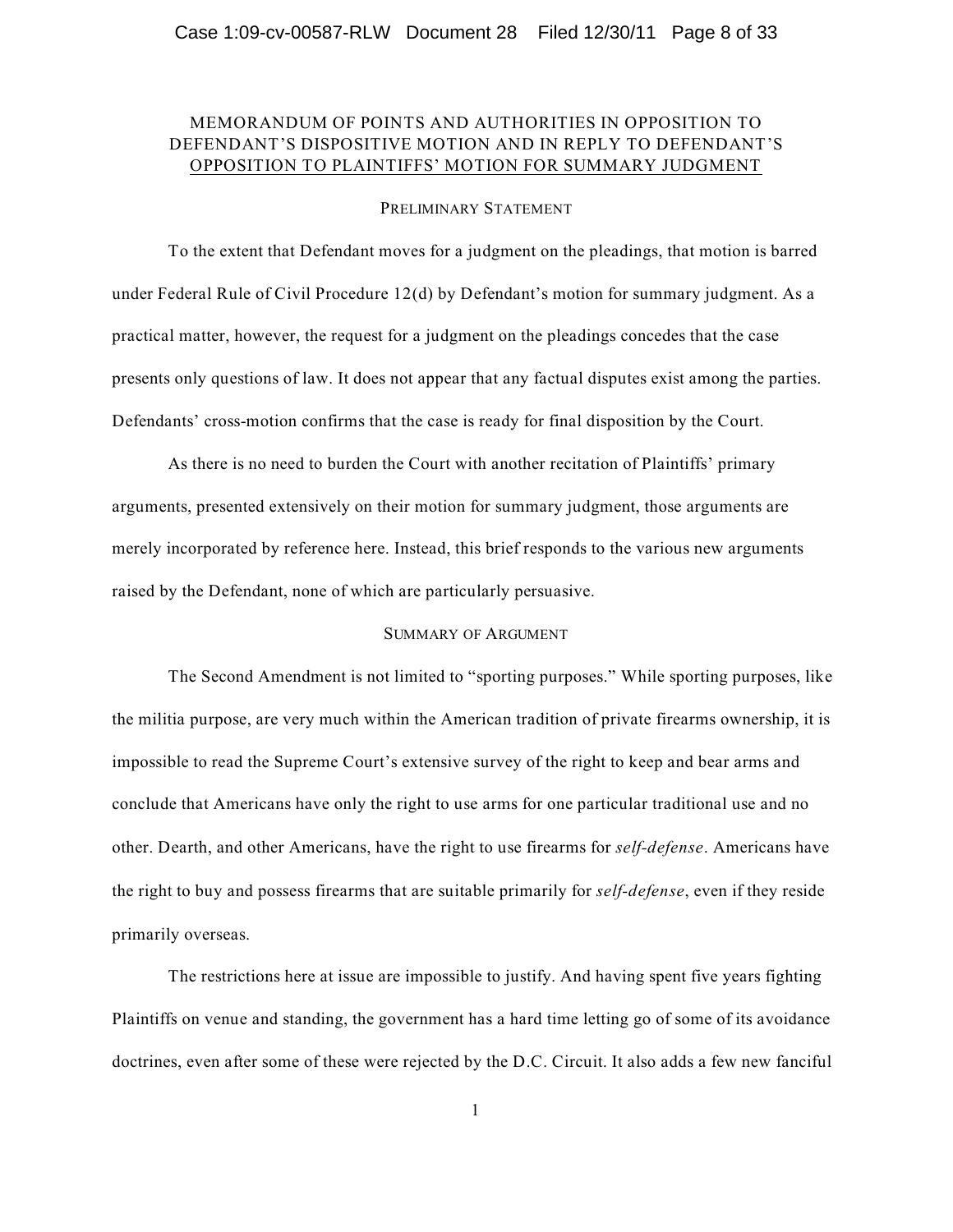#### Case 1:09-cv-00587-RLW Document 28 Filed 12/30/11 Page 9 of 33

defenses, such as the idea that Dearth must look to the Canadian government for protection of his Second Amendment rights in the United States. But the non-substantive claims may be whittled away, finally exposing the government's rationales for these most indefensible restrictions: (1) American citizens are barred from acquiring guns for self-defense because aliens must be prevented from illegally exporting arms, and (2) the government must defend the interests of enforcing the local laws of Dearth's state of residence----even if he does not reside in any state. As for the fundamental right to travel, the government simply refuses to acknowledge its existence.

The government's motion must be denied.

#### ARGUMENT

I. THE MOTION FOR JUDGMENT ON THE PLEADINGS IS BARRED BY DEFENDANTS' SUMMARY JUDGMENT MOTION.

Federal Rule of Civil Procedure 12(d) provides:

*Result of Presenting Matters Outside the Pleadings*. If, on a motion under Rule 12(b)(6) or 12(c), matters outside the pleadings are presented to and not excluded by the court, the motion must be treated as one for summary judgment under Rule 56. All parties must be given a reasonable opportunity to present all the material that is pertinent to the motion.

Defendant is seeking both a judgment on the pleadings under Rule  $12(c)$ , and a summary

judgment under Rule 56, per which he has introduced matters outside the pleadings. Under Rule

12(d), only the latter motion can be heard, as the motion for judgment on the pleadings would be

treated as a summary judgment motion in any event.

II. SAF'S STANDING CANNOT BE QUESTIONED.

Defendant argues that SAF's organizational standing (as opposed to its representative,

associational standing) is collaterally estopped by this Court's earlier *reversed* opinion. Def. Br.,

42-44. The argument is frivolous.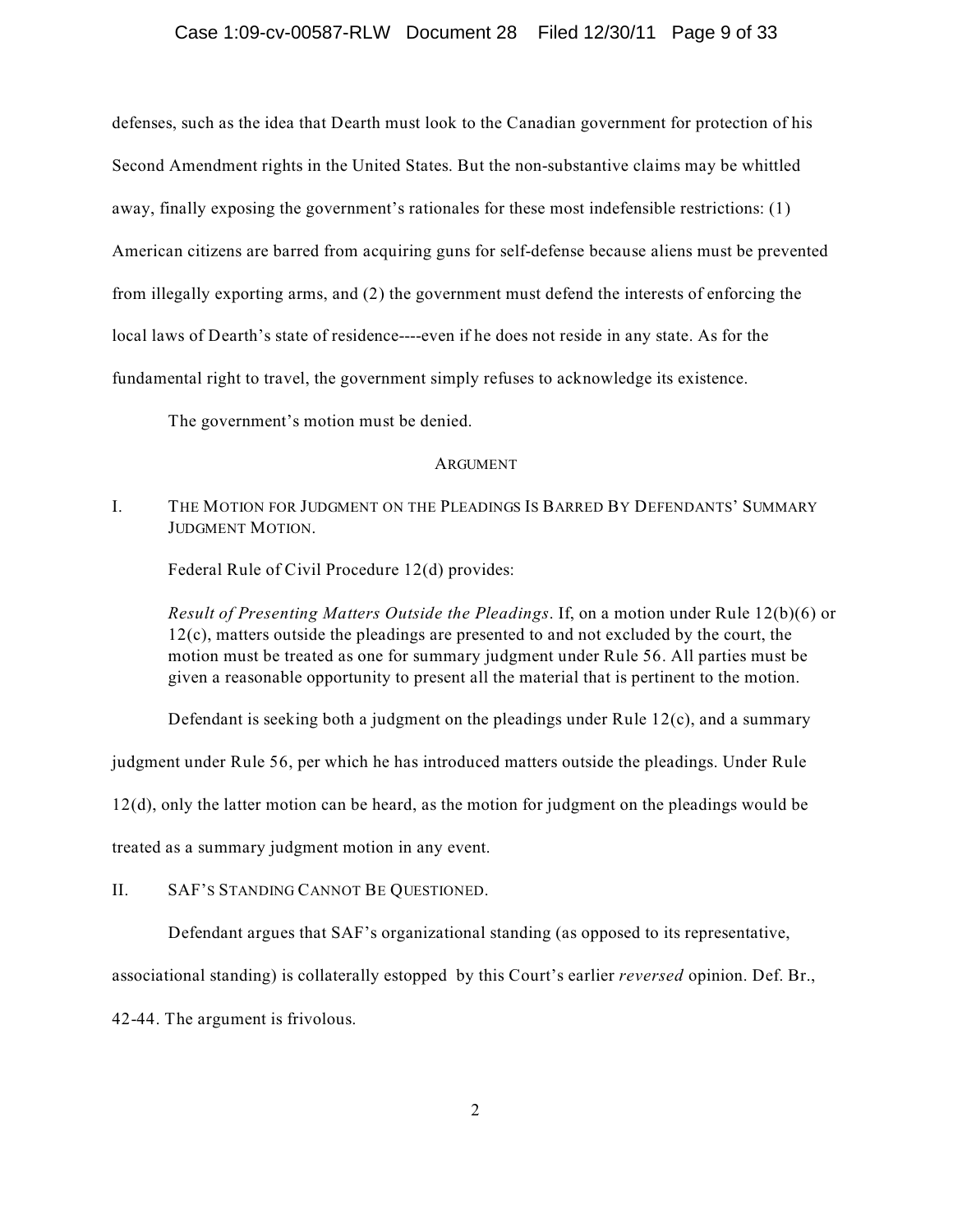#### Case 1:09-cv-00587-RLW Document 28 Filed 12/30/11 Page 10 of 33

Precedent holding that dismissals without prejudice may have preclusive effect as to standing are irrelevant, because the opinion dismissing the case was *reversed*. This Court's previous opinion in this case has no precedential value and is not law of the case. Had the D.C. Circuit affirmed any part of this Court's earlier decision, it would have stated so explicitly.

The claim's frivolity is obvious when considering its limited extent. The earlier, reversed opinion had held that SAF lacked both organizational and associational standing, yet Defendant does not claim SAF lacks associational standing. If the earlier decision has preclusive effect as to SAF's standing, generally, why would it only be preclusive as to SAF's organizational but not as to its representational standing? If the D.C. Circuit's failure to reach consideration of SAF's standing means that it left intact the lower court's holding in that respect, SAF would lack *all* standing, representational as well as organizational, which even Defendant now implicitly recognizes is impossible given the established fact of Dearth's standing.<sup>1</sup>

Of course, when the D.C. Circuit wrote, "[n]or, because the SAF raises no issue not also raised by Dearth, need we decide whether it has standing," *Dearth* v. *Holder*, 641 F.3d 499, 503 n.\* (D.C. Cir. 2011) (citing *Environmental Action, Inc.* v. *FERC*, 939 F.2d 1057, 1061 n.\* (D.C. Cir. 1991)), it merely restated the familiar rule that once one party is determined to have standing in a

 ${}^{1}$ It is unclear what point Defendant tries to make by noting that "Dearth is the only identified SAF member with standing to sue." Def. Br. 44 n.36. In any case, there must be at least one Plaintiff with standing, but that requirement would be satisfied even if the only Plaintiff in a case were an organization properly asserting representational standing—and there is no requirement that an organization list the members whom it represents. *Cf. Ezell* v. *City of Chicago*, 651 F.3d 684, 696 (7th Cir. 2011) (SAF and organizational co-plaintiff "have many members who reside in Chicago and easily meet the requirements for associational standing"). But since Defendant raises the point, the Court should know that Plaintiffs' counsel met and conferred over a motion to add another expatriated SAF member as a party plaintiff to this case, and Defendant refused to consent. In the interest of finally moving this case along, considering that it dates back to 2006 and has been on appeal in some form in three different circuits, Plaintiffs opted not to press the matter.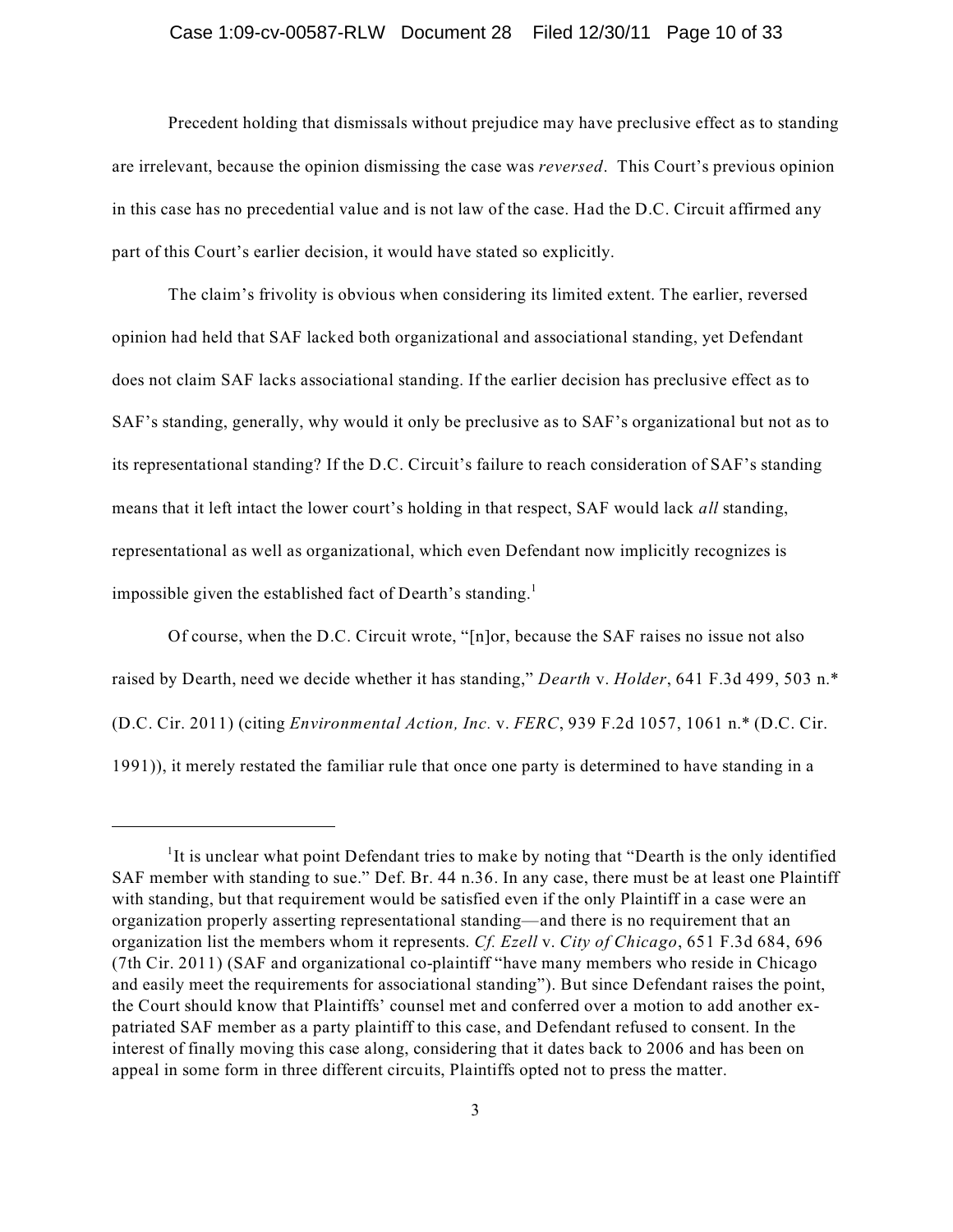#### Case 1:09-cv-00587-RLW Document 28 Filed 12/30/11 Page 11 of 33

case, the standing inquiry ceases. *Watt* v. *Energy Action Educ. Found.*, 454 U.S. 151, 160 (1981); *Vill. of Arlington Heights* v. *Metro. Hous. Dev. Corp*., 429 U.S. 252, 264 (1977); *Gay Men's Health Crisis v. Sullivan*, 733 F. Supp. 619, 631 (S.D.N.Y. 1989).

The D.C. Circuit's application of this principle to SAF, specifically, was one of three such opinions issued within a seven month period. *See also Ezell* v. *City of Chicago*, 651 F.3d 684, 696 n.7 (7th Cir. 2011); *Woollard* v. *Sheridan*, 2010 U.S. Dist. LEXIS 137031 at \*2 n.1 (D. Md. Dec. 29, 2010). And only last week, citing the D.C. Circuit's *Dearth* footnote, Judge Collyer declined to consider Holder's challenge to SAF's standing where an individual plaintiff indisputably had standing: "Because the Second Amendment Foundation has not raised issues separate from those raised by Mr. Schrader, the Court need not decide whether it has standing." *Schrader* v. *Holder*, 2011 U.S. Dist. LEXIS 147717 at \*10-\*11 (D.D.C. Dec. 23, 2011), *on appeal* (citing *Dearth*, 641 F.3d at 503 n.\*).

Stephen Dearth has standing. As the D.C. Circuit noted, that ends the inquiry into SAF's standing.

Of course, even if SAF lacked organizational standing, SAF

easily meet[s] the requirements for associational standing: (1) [its] members would otherwise have standing to sue in their own right; (2) the interests [SAF] seeks to protect are germane to [its] organizational purposes; and (3) neither the claim asserted nor the relief requested requires the participation of individual association members in the lawsuit.

*Ezell*, 651 F.3d at 696 (citing *United Food & Commercial Workers Union Local 751* v. *Brown Group*, 517 U.S. 544, 553 (1996); *Hunt* v. *Wash. State Apple Adver. Comm'n*, 432 U.S. 333, 343 (1977)) (other citation omitted).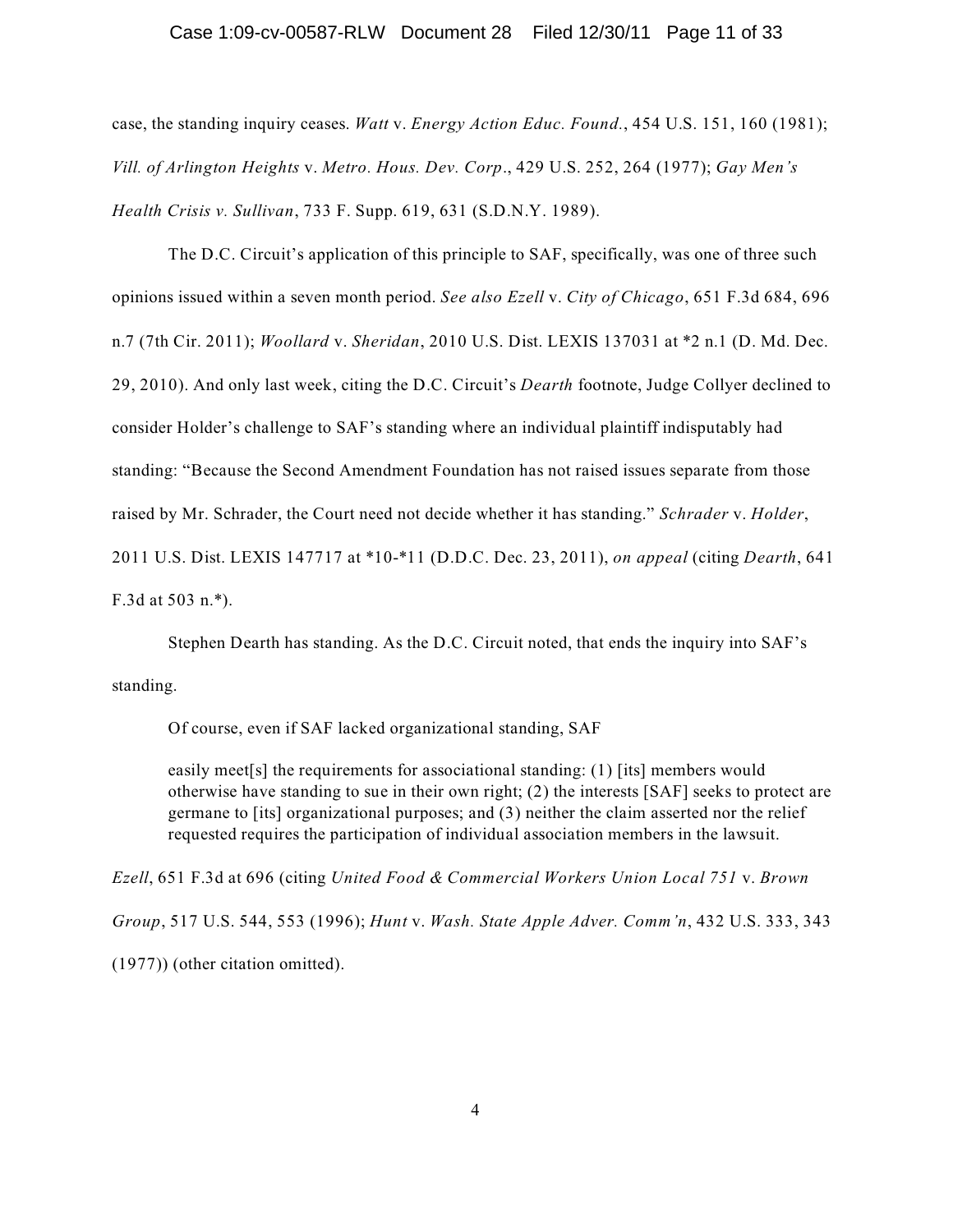III. THE COMPLAINT ASSERTS A COMPLETE, REDRESSABLE CLAIM FOR RELIEF, AS ALREADY DETERMINED BY THE COURT OF APPEALS, AND DEFENDANT IS JUDICIALLY ESTOPPED FROM ASSERTING A NEW, CONTRARY THEORY.

It is easy to see why Defendant buried in a mere footnote his assertion that the Court cannot decide the case because the Complaint does not describe in which state Dearth would purchase firearms, and *some* state laws might bar that act. Def. Br., 16 n.19. This Court should know that Defendant tried out this idea at oral argument before the D.C. Circuit, without success.

And with good reason. *Some* states might have such a law, but if Dearth is successful here, he can get complete relief on his claim—because he could purchase a firearm in the United States and use it for self-defense. Dearth only needs to succeed somewhere in the United States to challenge federal law, he does not need to knock out every unconstitutional law in every state, or even in any particular state, to obtain complete relief.

Defendant's argument is especially not well-taken considering the government's extensive, years-long forum shopping effort to navigate this case into the District of Columbia—where the relevant officials of various states are not obviously subject to this Court's personal jurisdiction. Recall, however, that the government repeatedly, and successfully, challenged venue in this dispute on the theory that nothing was actually happening in any state.

Which is it? Was there truly nothing happening in any particular state because Dearth lives in Canada? Or is Dearth required to confine his case to some particular state, thus cementing venue somewhere else? "[J]udicial estoppel generally prevents a party from prevailing in one phase of a case on an argument and then relying on a contradictory argument to prevail in another phase." *New Hampshire* v. *Maine*, 532 U.S. 742, 749 (2005) (citations omitted). Judicial estoppel "protect[s] the integrity of the judicial process . . . by prohibiting parties from deliberately changing positions according to the exigencies of the moment." *Id.* at 749-50 (citations omitted). The "purpose is to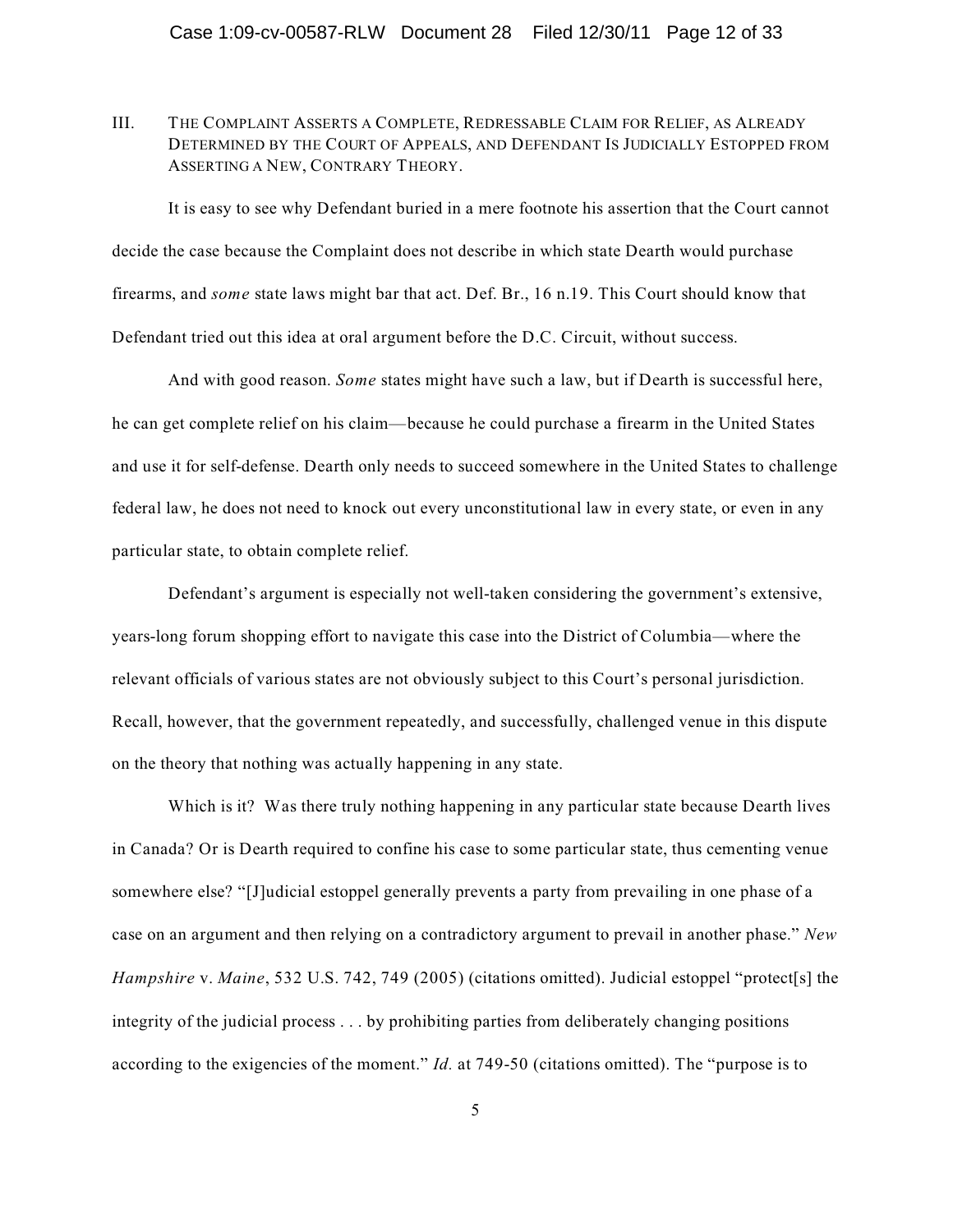#### Case 1:09-cv-00587-RLW Document 28 Filed 12/30/11 Page 13 of 33

prohibit litigants from playing 'fast and loose,' or 'blowing hot and cold,' with the courts." *Donovan* v. *United States Postal Service*, 530 F. Supp. 894, 902 (D.D.C. 1981) (citations omitted). Judicial estoppel bars the government's suggestion, at this stage, that the dispute must be centered in a particular state.

And, of course, the government's constitutional avoidance argument is barred by the D.C. Circuit's opinion in this case. The constitutional avoidance argument is, in reality, yet *another* attack on Dearth's standing. With this claim, the government is essentially asserting that Dearth's claim may not be redressable by the Court as it might require a challenge to a state law, depending on the specific location of his desired firearm acquisition. Redressability is, of course, the familiar third prong of a standing inquiry. *Lujan* v. *Defenders of Wildlife*, 504 U.S. 555 (1992). On that question: "The Government disputes only whether Dearth has suffered a cognizable injury, as the requirements of traceability and redressability are clearly met." *Dearth*, 641 F.3d at 501.

At some point, the relentless attacks on the standing of each and every person who sues the government become a waste of the Court's resources. This stage has been reached here, where the D.C. Circuit has already passed on the matter, and where the government spent years fighting venue on a directly incompatible theory. The unmistakable instruction of the D.C. Circuit's opinion in this case is that the time has arrived to consider this case on the merits.

- IV. THE ALLEGED AVAILABILITY OF FIREARMS IN CANADA IS IRRELEVANT TO A CLAIM THAT THE FEDERAL GOVERNMENT VIOLATES SECOND AMENDMENT RIGHTS WITHIN THE UNITED STATES.
	- A. Americans Cannot Be Told To Go Exercise Their Rights Somewhere Else, Let Alone In Foreign Countries.

It is not an answer to a claim that one's rights are being violated, that the plaintiff can go exercise those rights somewhere else. For example, "one is not to have the exercise of his liberty of

6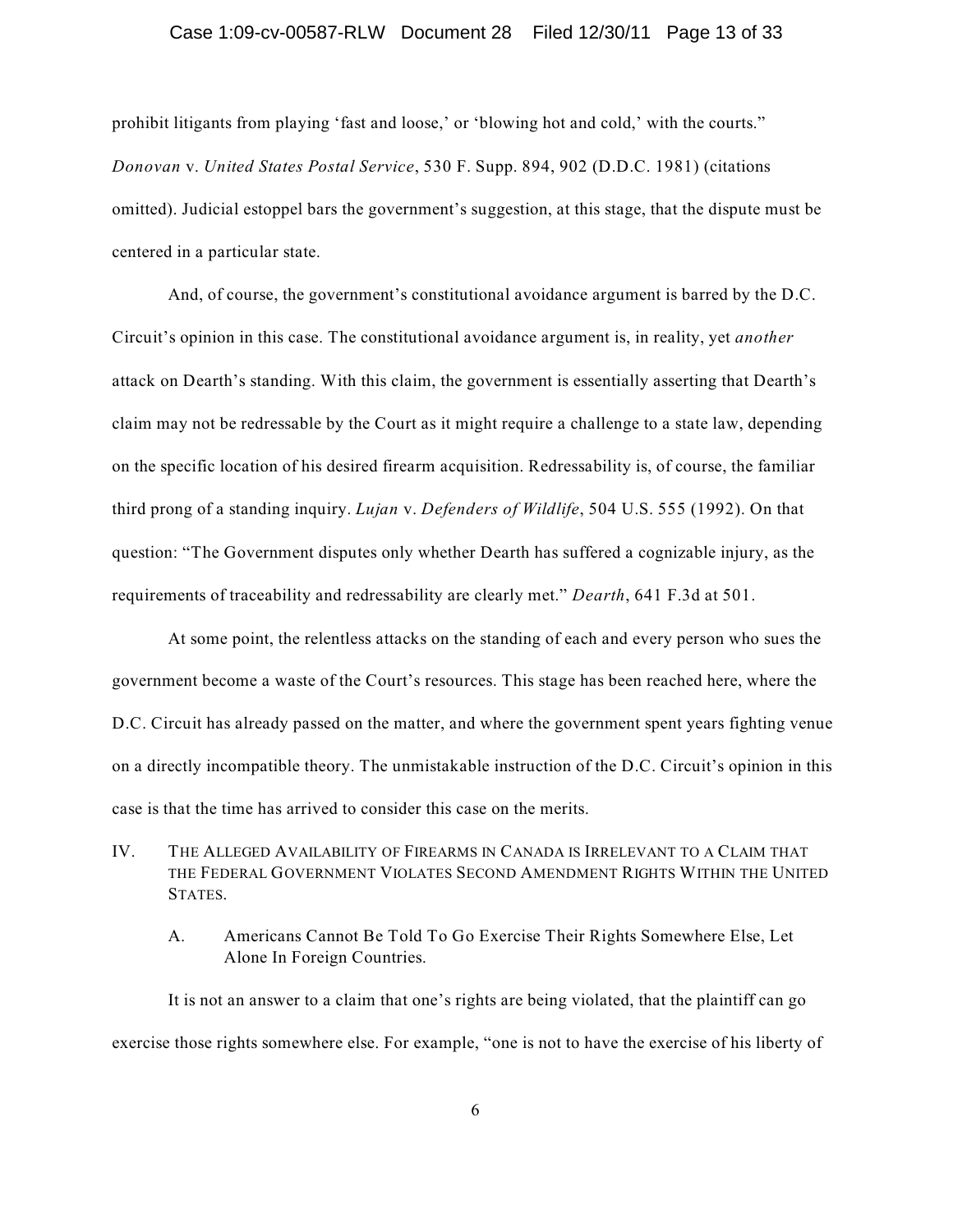#### Case 1:09-cv-00587-RLW Document 28 Filed 12/30/11 Page 14 of 33

expression in appropriate places abridged on the plea that it may be exercised in some other place." *Schad* v. *Mt. Ephraim*, 452 U.S. 61, 76-77 (1981) (quoting *Schneider* v. *State*, 308 U.S. 147, 163 (1939)). The Seventh Circuit has recently had occasion to apply this First Amendment concept in a Second Amendment case. In *Ezell* v. *City of Chicago*, supra, 651 F.3d 684, the District Court denied a motion to preliminarily enjoin Chicago's gun range ban, theorizing that plaintiffs who sought to use gun ranges were only harmed by the added expense of traveling outside the city to do so. The Seventh Circuit reversed. "This reasoning assumes that the harm to a constitutional right is measured by the extent to which it can be exercised in another jurisdiction. That's a profoundly mistaken assumption." *Ezell*, 651 F.3d at 697.

Invoking the rule of *Schad* and *Schneider*, the Seventh Circuit explained:

The same principle applies here. It's hard to imagine anyone suggesting that Chicago may prohibit the exercise of a free-speech or religious-liberty right within its borders on the rationale that those rights may be freely enjoyed in the suburbs. That sort of argument should be no less unimaginable in the Second Amendment context.

*Id.*

At least in *Ezell*, the defendant was arguing for the notion that the Plaintiffs should exercise their constitutional rights somewhere else in the country. Here, the government is telling an American citizen that he should go exercise his Second Amendment right to buy a gun... in *Canada*, which has nothing like the Second Amendment. The government would not seriously be heard arguing that it could ban American citizens who live overseas from buying books, on the theory that they can buy their books overseas and import them. The argument is no more sensible when applied to firearms.

7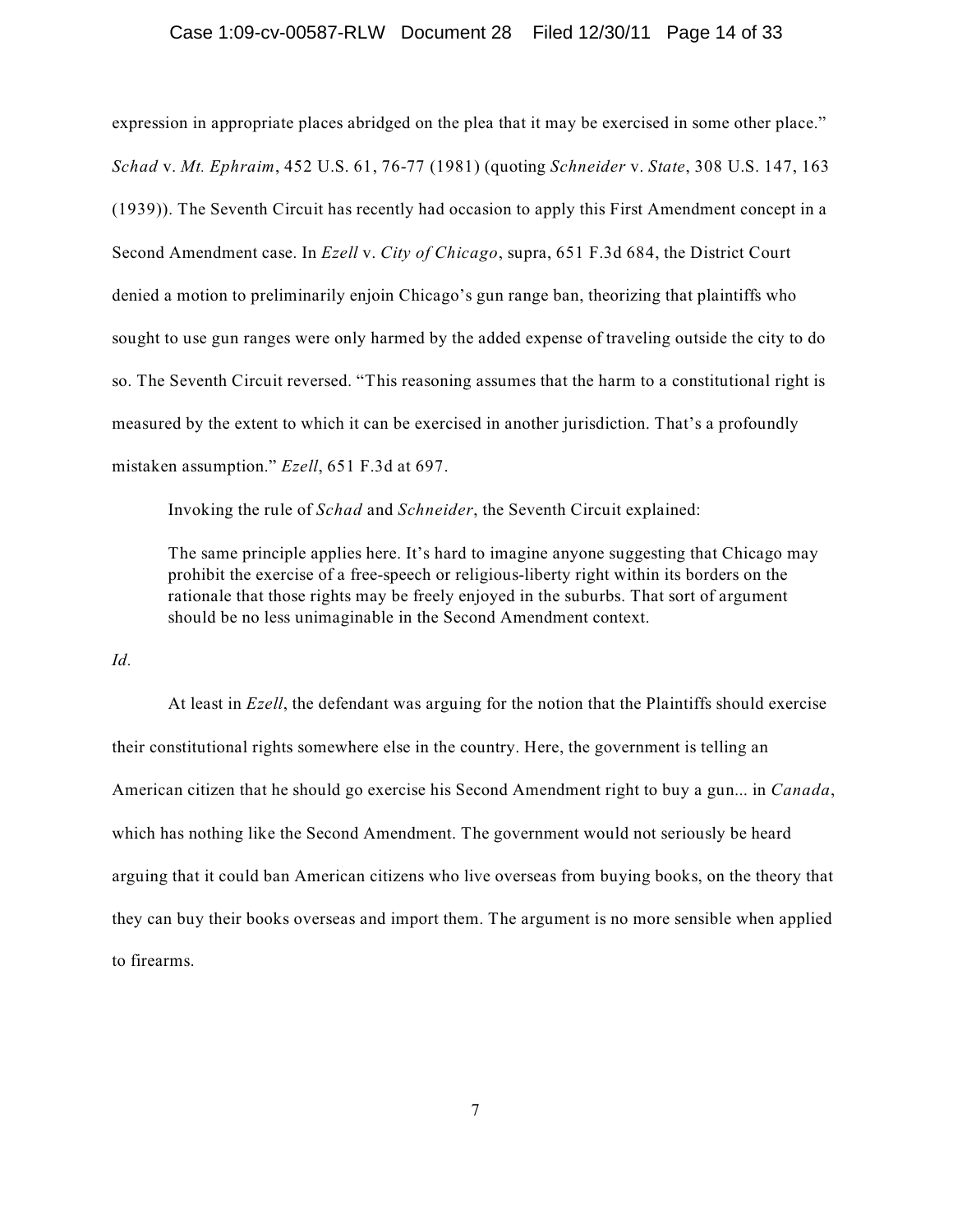B. The Availability of Other Arms Is Not a Defense In Second Amendment Cases.

The government's argument that Dearth has available to him other firearms is irrelevant. Even if other arms are available to Dearth in Canada, the D.C. Circuit and the Supreme Court have both rejected the notion that in a Second Amendment case, the availability of some arms negates a claim to other arms.

The District of Columbia raised this sort of argument in defense of its handgun ban, but the D.C. Circuit dismissed the claim as "frivolous." *Parker* v. *District of Columbia*, 478 F.3d 370, 400 (D.C. Cir. 2007), *aff'd sub nom District of Columbia* v. *Heller*, 554 U.S. 570 (2008). "It could be similarly contended that all firearms may be banned so long as sabers were permitted. Once it is determined – as we have done – that handguns are 'Arms' referred to in the Second Amendment, it is not open to the District to ban them." *Id.* (citation omitted).

Undeterred, District of Columbia officials presented the Supreme Court with the following question on certiorari: "Whether the Second Amendment forbids the District of Columbia from banning private possession of handguns while allowing possession of rifles and shotguns." Cert. Pet. No. 07-290. Heller successfully challenged this question as not accurately reflecting the issues in the case, and the Supreme Court adopted a very different "Question Presented" along the lines proposed by Heller, namely, whether the city's laws violated the Second Amendment.

On the merits, the Supreme Court rejected the alternative arms argument. "It is no answer to say . . . that it is permissible to ban the possession of handguns so long as the possession of other firearms (i.e., long guns) is allowed. It is enough to note, as we have observed, that the American people have considered the handgun to be the quintessential self-defense weapon." *Heller*, 554 U.S. at 629. The Supreme Court then listed various reasons why a handgun might be more suitable for home self-defense than a long arm, and concluded, "[w]hatever the reason, handguns are the most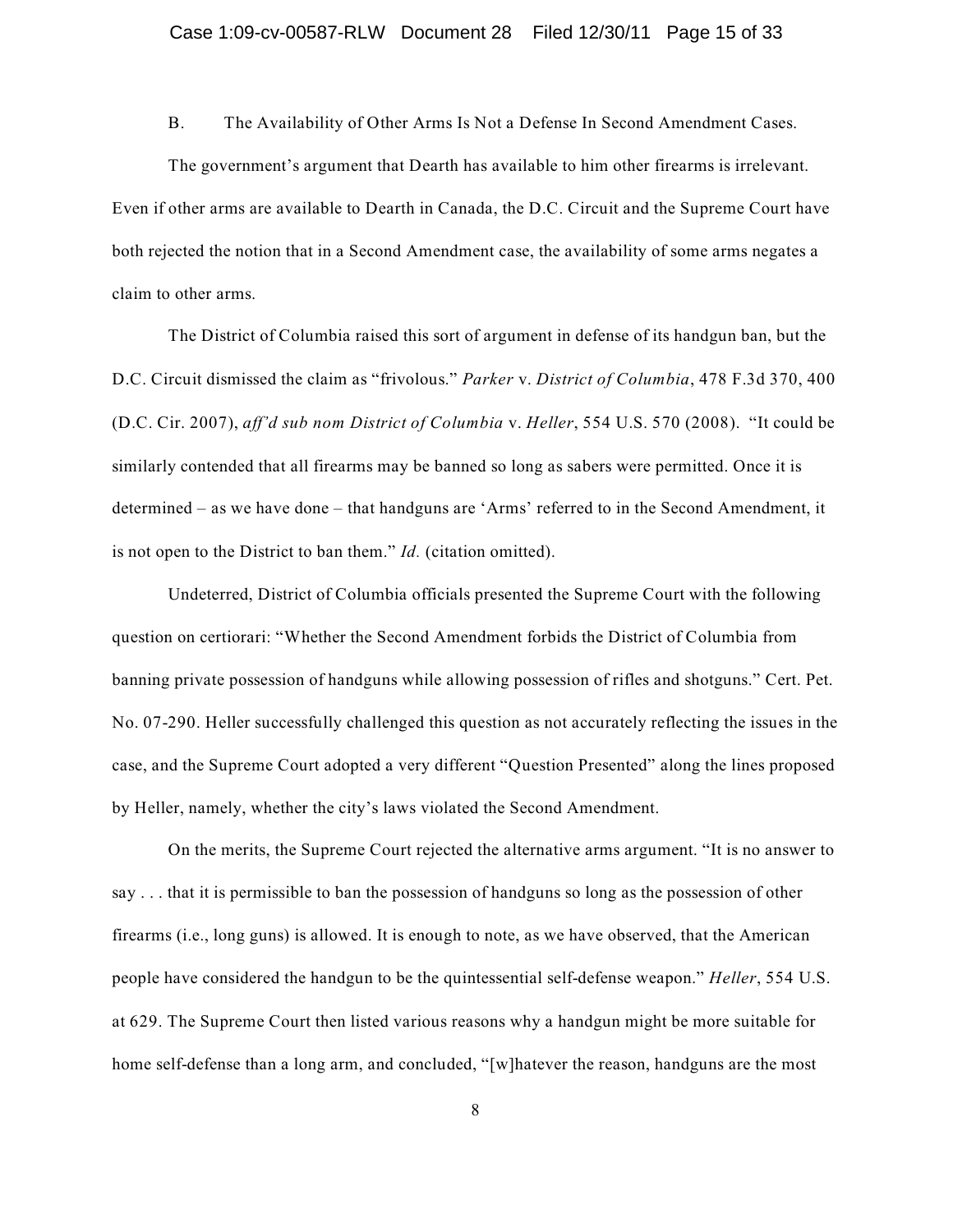#### Case 1:09-cv-00587-RLW Document 28 Filed 12/30/11 Page 16 of 33

popular weapon chosen by Americans for self-defense in the home, and a complete prohibition of their use is invalid." *Id.*

Here, the firearms that Dearth might theoretically bring to the United States from Canada might be protected by the Second Amendment. But the availability of such other firearms does not mitigate the fact that Dearth is excluded from the entire domestic firearms market. Defendant's assertion that some "sporting" arms are useful for self-defense, Def. Br. 24-25 n.25, is irrelevant, because the Second Amendment also protects Dearth's ability to use and possess firearms that do not meet the government's ideas of what is suitable for sport—even if the government were correct in that assessment.

C. Canada, and Other Nations, Do Not Have A Second Amendment.

The United States was not founded along ethnic, religious, linguistic, or tribal grounds. Rather, the United States was founded on a set of legal principles that found expression in the Constitution and, almost immediately, in its Bill of Rights. For better or (likely) worse, no other nation secures all that is contained in the first ten amendments—including the right to keep and bear arms. Canada is relatively free and on the whole enlightened, but as with all other countries, many of its government's practices would be unconstitutional here—and that is as true for gun rights as it is for other rights.

A full exposition of Canadian firearms laws is unnecessary. Even if Defendant allowed Dearth to import firearms into the United States without regard to their "sporting" characteristics, it is readily apparent that Canada does not allow Dearth (or anyone else) to acquire many firearms whose possession and use is protected by the Second Amendment. For example, Dearth holds a valid Utah permit to carry a handgun for self-defense, which is recognized in numerous states. Dearth Decl., 10/14/2011, ¶ 2; http://publicsafety.utah.gov/bci/FAQother.html (last visited December 30,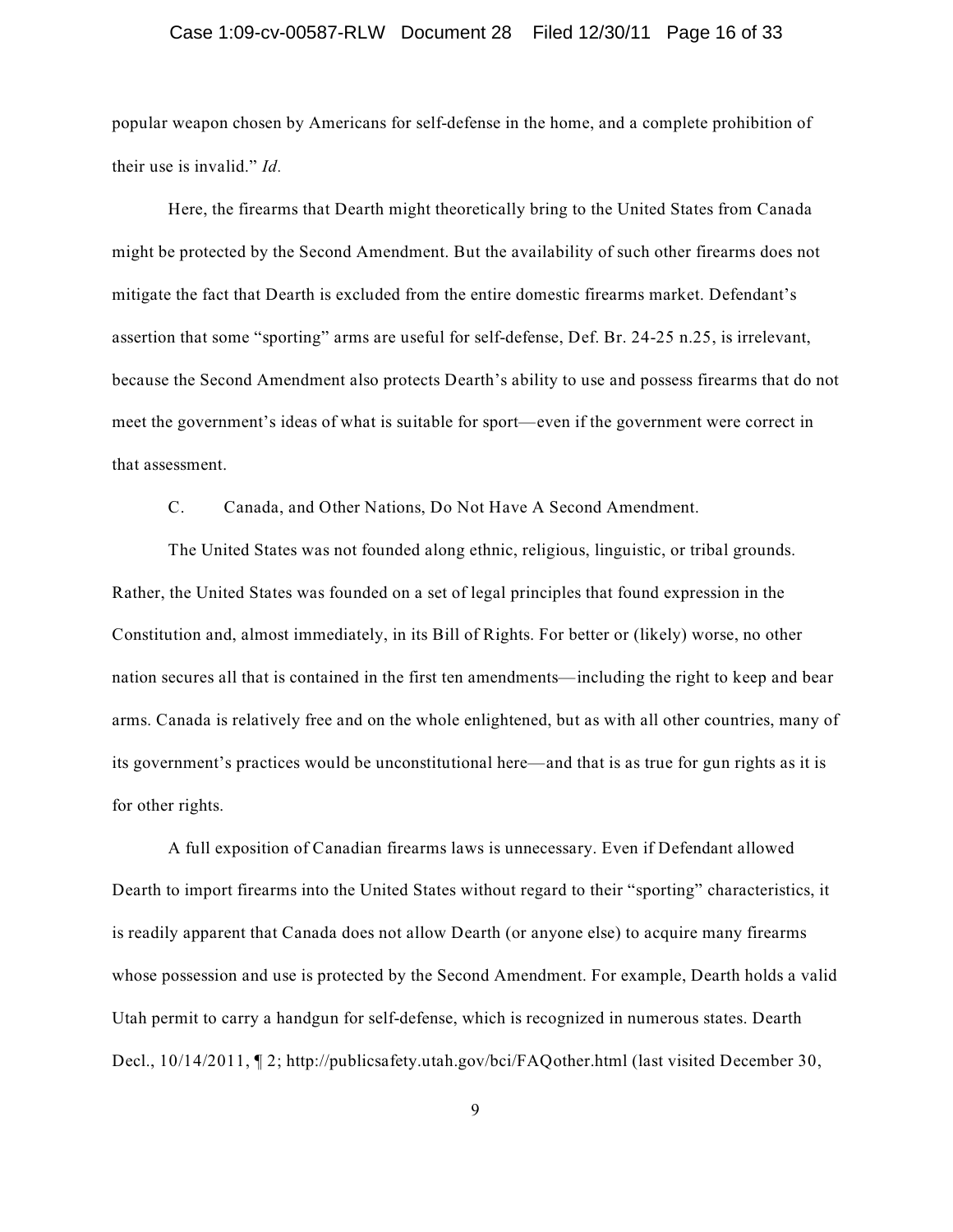#### Case 1:09-cv-00587-RLW Document 28 Filed 12/30/11 Page 17 of 33

2011). But Canada prohibits all .25 and .32 caliber handguns, as well as all handguns with a barrel length of 105mm or less, which are exceedingly common self-defense handguns in the United States. *See* http://www.rcmp- grc.gc.ca/cfp-pcaf/fs-fd/rp-eng.htm.(last visited December 30, 2011). *Heller* specifically noted the compact and lightweight characteristics of handguns as a reason for their traditional popularity in America and hence, their protection by the Second Amendment. *Heller*, 554 U.S. at 629.

And while Canada does not secure gun rights to the same extent they are secured here, the situation for expatriates living in other nations is worse still. Former plaintiff Maxwell Hodgkins lived in a country where handguns are generally banned. So do many expatriated Americans who cannot be expected to import their Second Amendment rights when visiting the United States.

V. THE CHALLENGED PROVISIONS, DATING TO 1994 AND 1968, ARE NOT "LONG-STANDING" AND NOT ENTITLED TO ANY PRESUMPTION OF CONSTITUTIONALITY.

The laws here at issue, 18 U.S.C.  $\S$ § 922(a)(9) and 922(b)(3), were enacted as recently as 1994 and 1968—only seven years before, and nineteen years *after* initial enactment of the laws struck down in *Heller*—and well within the lifetime of most adult Americans. These are hardly "long standing" restrictions that inform understanding of the traditional right to arms.

Defendant's "long-standing" argument is based on a handful of inapposite laws which required the registration of handguns or the licensing of handgun carrying. What this has to do with barring expatriated Americans from acquiring arms, all arms, for self-defense is unclear. Even were these laws enacted "long" ago, many are no longer "standing," and upon examination, they do not have the scope ascribed to them by Defendant.<sup>2</sup>

 $2Of$  the states whose laws are cited by Defendant, only New York today neither licenses nonresident handgun carry nor recognizes at least some out-of-state handgun carry permits. The District of Columbia's total prohibition of handgun possession by non-residents was not questioned in *Heller*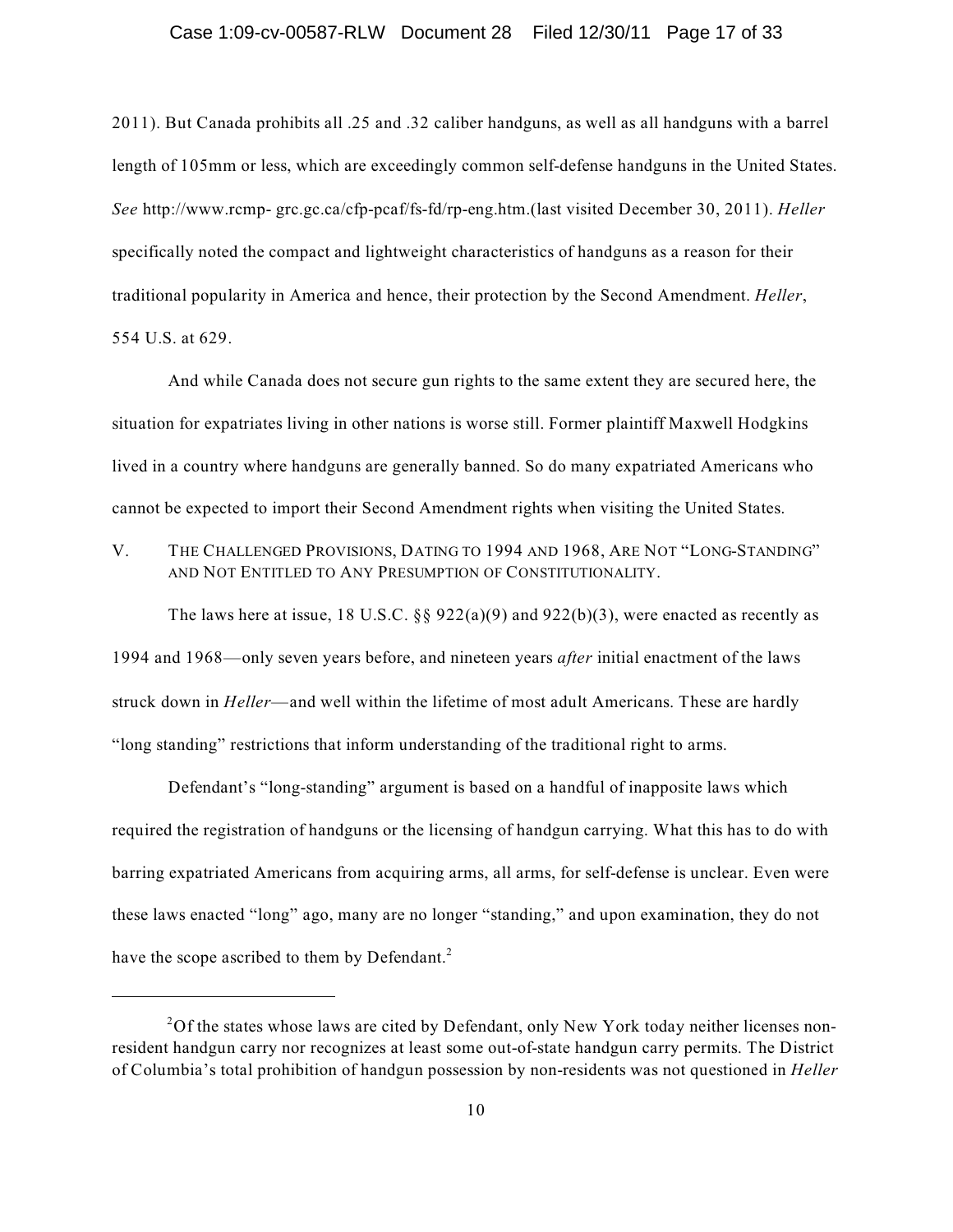#### Case 1:09-cv-00587-RLW Document 28 Filed 12/30/11 Page 18 of 33

Eight of the thirteen "early laws" cited by Defendant—from the District of Columbia, Indiana, Maine, Massachusetts, Montana, New Jersey, Rhode Island and West Virginia—relate solely to licenses to carry handguns. But nothing in the provisions challenged here speaks to the carrying of handguns in public. Indeed, since Defendant (erroneously) asserts the Second Amendment protects only the right to possess and use a firearm in the home, by Defendant's own argument, these laws are irrelevant. Connecticut's cited law relates also a requirement that handgun dealers be licensed, which is plainly not relevant to this case. Plaintiffs are not seeking to exercise the right to sell guns.

The other four states whose early laws are mentioned by Defendant—Michigan, Missouri, New York, North Carolina—licensed the purchase of handguns or similar concealable arms in addition to licensing the carrying of handguns.<sup>3</sup> Ironically, the existence of laws that require local police pre-approval for handgun purchases eviscerates Section 922(b)(3)'s rationale of advancing compliance with local state gun laws, because Section 922(b)(3) explicitly allows for interstate purchases of rifles and shotguns on the theory that gun dealers can self-police compliance with the laws of other jurisdictions. If dealers can sell firearms to non-residents who comply with their home state's laws, there is no reason to suppose dealers cannot honor the pistol purchase license issued to a non-resident. 4

v. *District of Columbia*, 2011 U.S. App. LEXIS 20130 (D.C. Cir. Oct. 4, 2011), but it will be tested. *Palmer* v. *District of Columbia*, No. 09-CV-1482-FJS. In any event, this type of law is quite rare today.

 $3$ New York's law references "firearms," but the definition of "firearm" in New York law excludes most rifles and shotguns. N.Y. Penal Law § 265.00(3).

<sup>&</sup>lt;sup>4</sup>This issue is being separately litigated. *Lane* v. *Holder*, U.S. Ct. of Appeals, 4<sup>th</sup> Cir. No. 11-1847. The District Court dismissed *Lane* on standing grounds, but even then, to avoid liability, the District of Columbia subsequently repealed its municipal regulation limiting its residents' ability to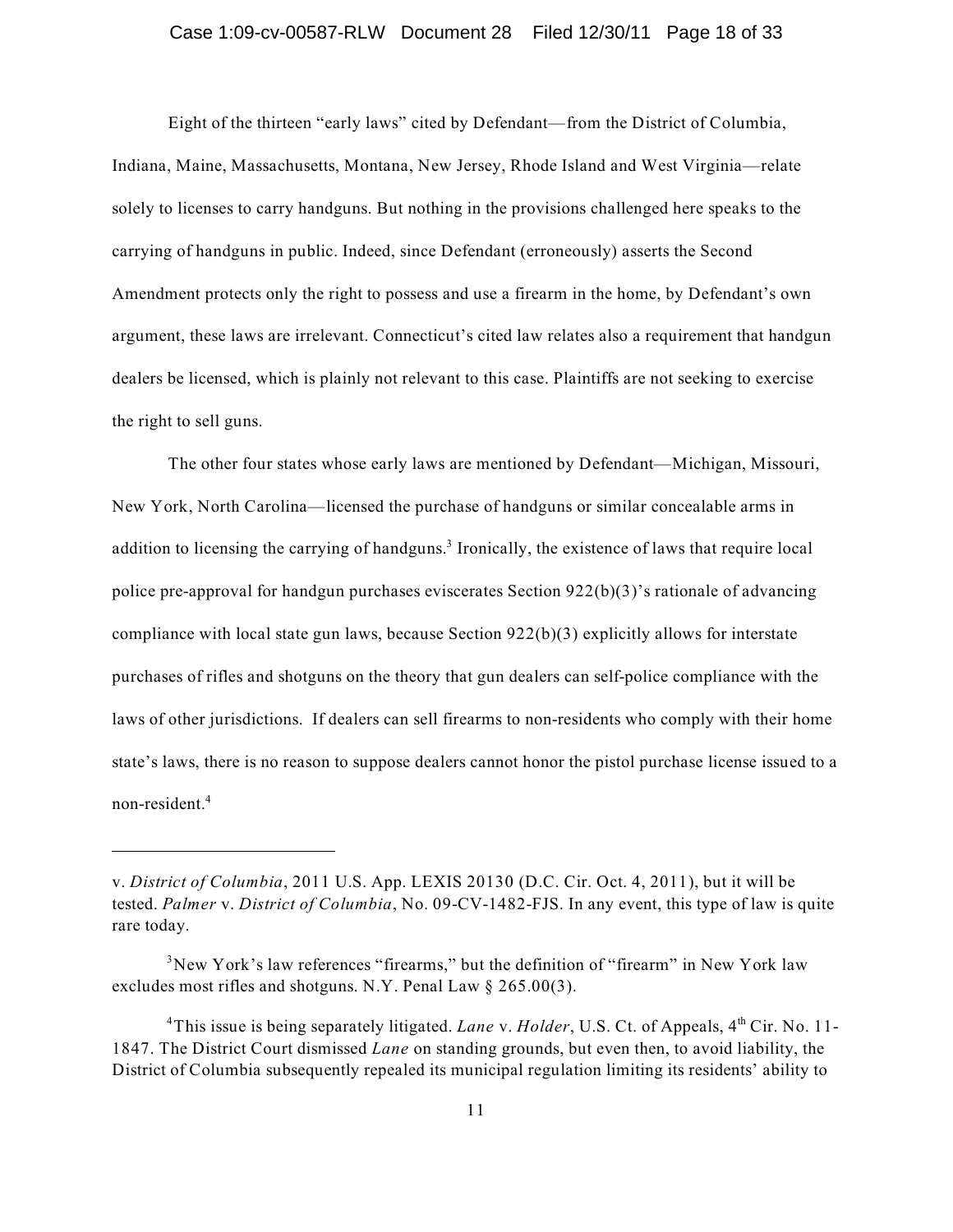#### Case 1:09-cv-00587-RLW Document 28 Filed 12/30/11 Page 19 of 33

Of course, none of the laws cited by Defendant ever approached the scope of Section 922(b)(3)'s application to expatriated Americans. None of these laws prohibited the sale of *all* firearms to non-residents, and indeed, Section  $922(b)(3)$  itself does not prohibit all non-resident firearm sales, with its significant exceptions for rifles and shotguns. At most, Defendant's exhibit might prove that four states between 1913 and 1927 enacted a requirement that handgun purchasers obtain a permit to buy a handgun.

In this circuit, that is insufficient to draw broad, generalized conclusions about the traditional scope of the right to bear arms. In *Heller* v. *District of Columbia*, 2011 U.S. App. LEXIS 20130 (D.C. Cir. Oct. 4, 2011), the D.C. Circuit found that some *handgun* registration laws were

"longstanding," but also found that

These early registration requirements, however, applied with only a few exceptions solely to handguns -- that is, pistols and revolvers -- and not to long guns. Consequently, we hold the basic registration requirements are constitutional only as applied to handguns. With respect to long guns they are novel, not historic.

*Heller II*, 2011 U.S. App. LEXIS 20130 at \*23.

Section 922(b)(3) is not a registration law. Even if it were, it applies well beyond handguns and is thus "novel" to the extent it bars expatriated Americans' acquisition of rifles and shotguns, something it does not do to most people.

With respect to Section 922(a)(9), the laws cited by Defendant are clearly inapposite. If *ever*

prior to 1994 there had been any law forbidding non-residents from acquiring firearms for the

purpose of self-defense, or any law limiting *anyone*'s acquisition of firearms to "sporting purposes,"

Defendant has not cited it.

take out-of-state delivery of handguns.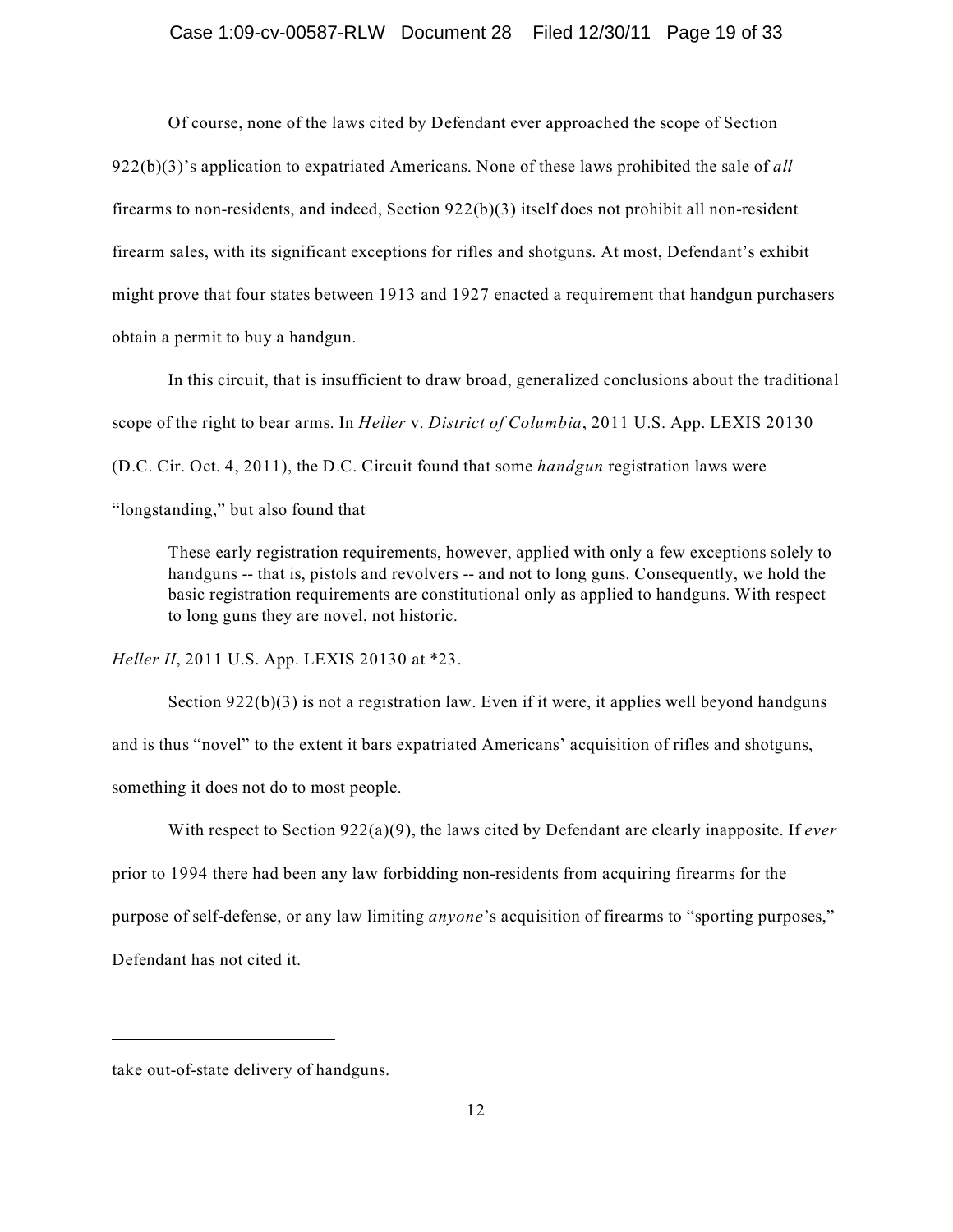VI. THE CHALLENGED PROVISIONS FAIL SECOND AMENDMENT SCRUTINY.

There is no need to recount all the reasons offered in Plaintiffs' opening brief as to why the challenged provisions violate the Second Amendnment. However, some response to Defendants' contrary assertion is warranted.

A. The Challenged Provisions Have More Than A "De Minimis" Impact on the Second Amendment Rights of Expatriated Americans.

Even if barring Americans living overseas from acquiring firearms for defensive purposes, or limiting all firearms acquisition to in-state residents, were "long standing" laws, that would not end the matter. "[T]he phrase 'presumptively lawful regulatory measures' suggests the possibility that one or more of these 'longstanding' regulations 'could be unconstitutional in the face of an as-applied challenge.'" *United States* v. *Chester*, 628 F.3d 673, 679 (4th Cir. 2010) (quoting *United States* v. *Williams*, 616 F.3d 685, 692 (7th Cir. 2010)).

Perhaps more critically, the D.C. Circuit has adopted the view that a "long standing" regulation is only presumptively constitutional to the extent it has a de minimis impact on Second Amendment rights. "A plaintiff may rebut this presumption by showing the regulation does have more than a de minimis effect upon his right." *Heller II*, 2011 U.S. App. LEXIS 20130 at \*18.

In *Heller II*, basic handgun registration laws were found to have only a de minimis impact on Second Amendment rights, as the registration requirement only had an incidental burden on the possession of handguns. That is evidently not the case here. Section 922(a)(9) *forbids* expatriated Americans from acquiring all firearms for the core Second Amendment purpose of self-defense. Section 922(b)(3) *forbids* expatriated Americans from purchasing *all firearms* from licensed gun dealers. To describe the impacts of these provisions is to see that their impact on the right to keep and bear arms is hardly "de minimis."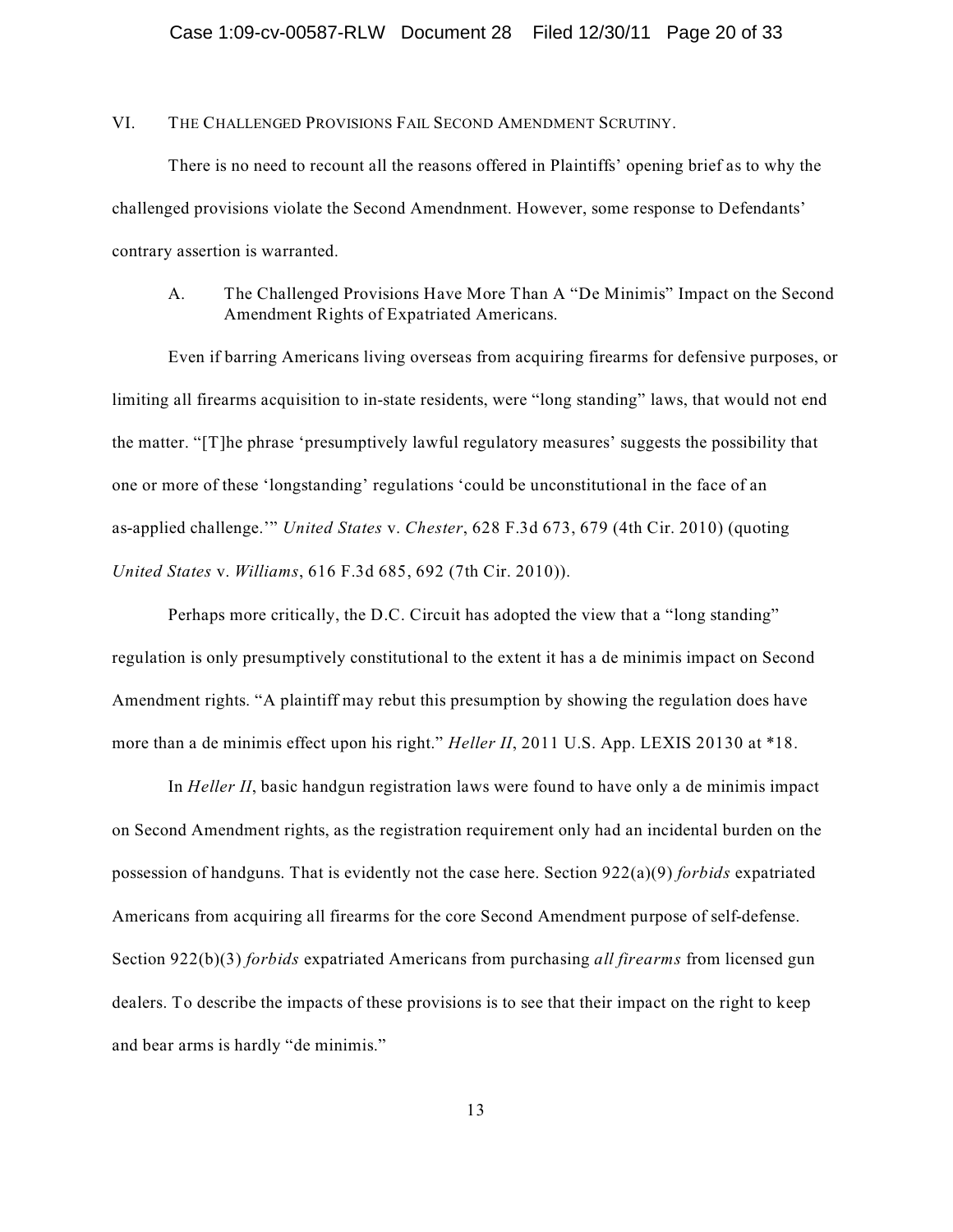B. Strict, Not Intermediate Scrutiny, Is the Correct Standard of Review In This Case. Defendant's reliance on *Nordyke* v. *King*, 644 F.3d 776 (9th Cir. 2011), *see* Def. Br., at 22 n.22, was premature. As predicted by Plaintiffs, Pl. Br., 10/14/2011 at 14 n.6, that opinion has been vacated. *See* 2011 U.S. App. LEXIS 23703 (9th Cir. November 28, 2011).

It is misleading and incomplete to offer that "[m]ost courts, including the D.C. Circuit, have applied an intermediate standard of review to Second Amendment challenges." Def. Br., at 23 (citing cases). That is also true of the First Amendment right of free speech (indeed, with respect to the First Amendment, the word "most" could safely be omitted). As outlined in Plaintiff's brief, the D.C. Circuit and many others have suggested that because the Second Amendment should be analyzed under First Amendment frameworks, intermediate scrutiny is sometimes appropriate— and sometimes, it is not.

As Defendant correctly suggests, the D.C. Circuit determines the appropriate level of review "by assessing how severely the prohibitions burden the Second Amendment right." Def. Br., at 23 (quoting *Heller II*, 2011 U.S. App. LEXIS 20310 at \*44). But then Defendant offers that "[t]he State residency requirement does not prevent Plaintiff Dearth from possessing a firearm in his home abroad or elsewhere. Nor does the requirement prevent him from possessing a firearm in his temporary living space while in the United States." Def. Br., at 23-24 (footnote omitted). This statement is both wrong, and misleading on several counts.

First and foremost, as explained in Plaintiffs' moving brief, the Second Amendment right includes the right to purchase and otherwise acquire firearms. It would be exceptionally frivolous for the Defendant to maintain that there is a right to possess firearms, but not the right to acquire firearms. The challenged laws directly target acquisition, not possession.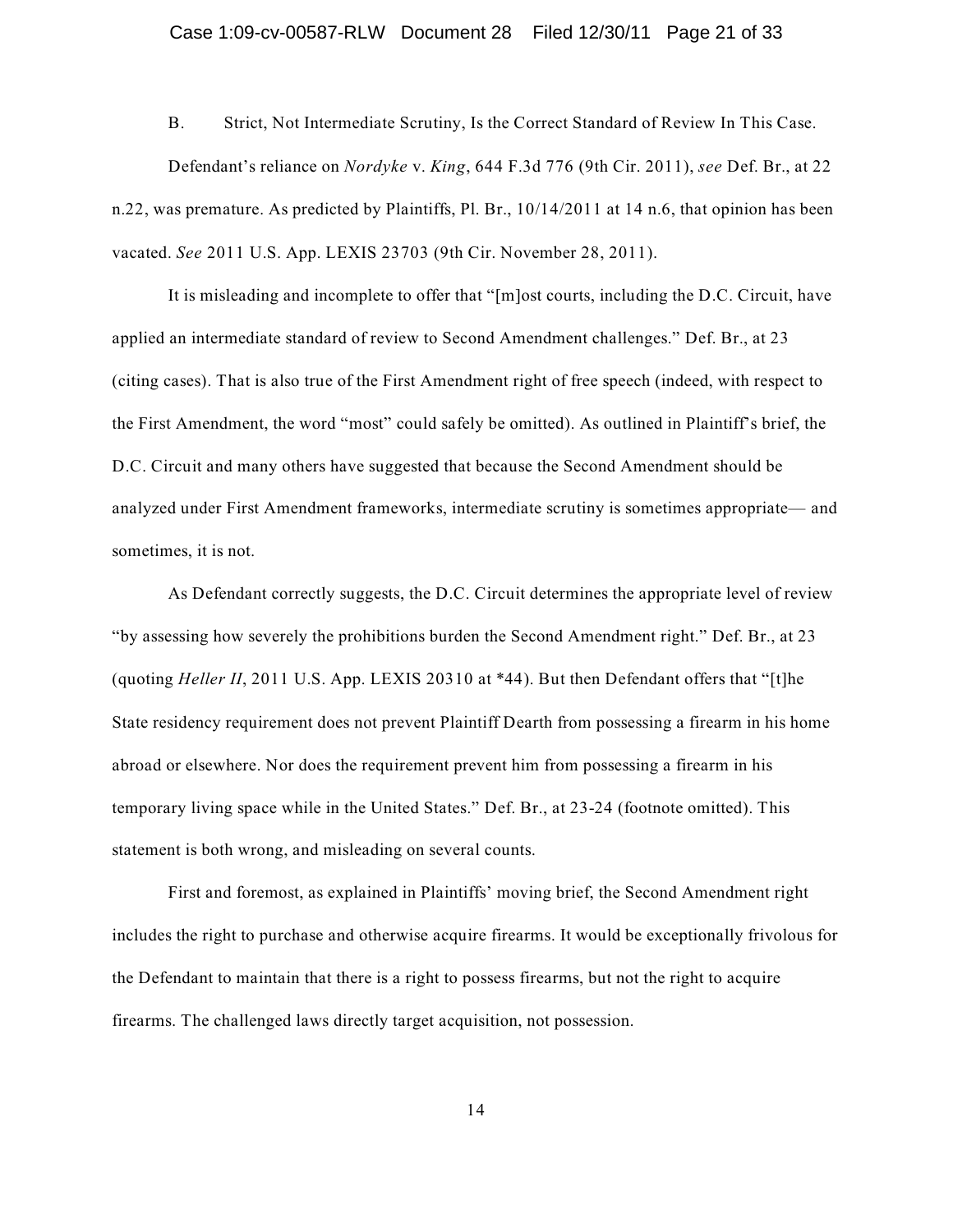#### Case 1:09-cv-00587-RLW Document 28 Filed 12/30/11 Page 22 of 33

Second, because the provisions bar Dearth (and others) from acquiring protected firearms, they necessarily bar the possession of protected firearms.

Third, Section  $922(a)(9)$  bars the acquisition of protected arms for the purpose of selfdefense. It necessarily bars the possession of protected arms for self-defense.

Finally with respect to the level of scrutiny, in a single-spaced footnote occupying over half a page, Defendant asserts that "courts have held that constitutional rights do not necessarily apply in the same manner to U.S. citizens residing abroad." Def. Br., at 24 n.24 (citing cases). While courts have wrestled with difficult questions of whether, and to what extent, Americans enjoy constitutional rights overseas, no court has ever suggested that an American citizen, *on American soil*, enjoys reduced constitutional protection by virtue of residing overseas.

When Stephen Dearth sought to buy a gun, he did not do so on a military base overseas, or as a prisoner at Guantanamo Bay. Defendant's footnote does not explain the rationale for adopting such a breathtaking position, based largely on the decidedly non-legal source of a GAO report observing that statutory benefits (to which there is no positive constitutional right) can be limited to U.S. residents, and that the census is only supposed to count people within the United States. Defendant's citation to the fact that Americans residing overseas could not vote until enactment of the Overseas Citizens Absentee Voting Act of 1986, 42 U.S.C. § 1973ff is unhelpful, as it is doubtful that overseas residents have a constitutional right to vote in federal elections absent the consent of their states.<sup>5</sup>

 $5$ The Constitution provides that Members of the House of Representatives "shall be ... chosen every second Year by the People *of the several States*, and the Electors *in each State* shall have the Qualifications requisite for Electors of the most numerous Branch of the State Legislature." U.S. Const. art. I, 2, cl. 1 (emphasis added). Similarly, the Senate "shall be composed of two Senators from each State, *elected by the people thereof* . . . The electors *in each State* shall have the qualifications requisite for electors of the most numerous branch of the State legislatures." U.S.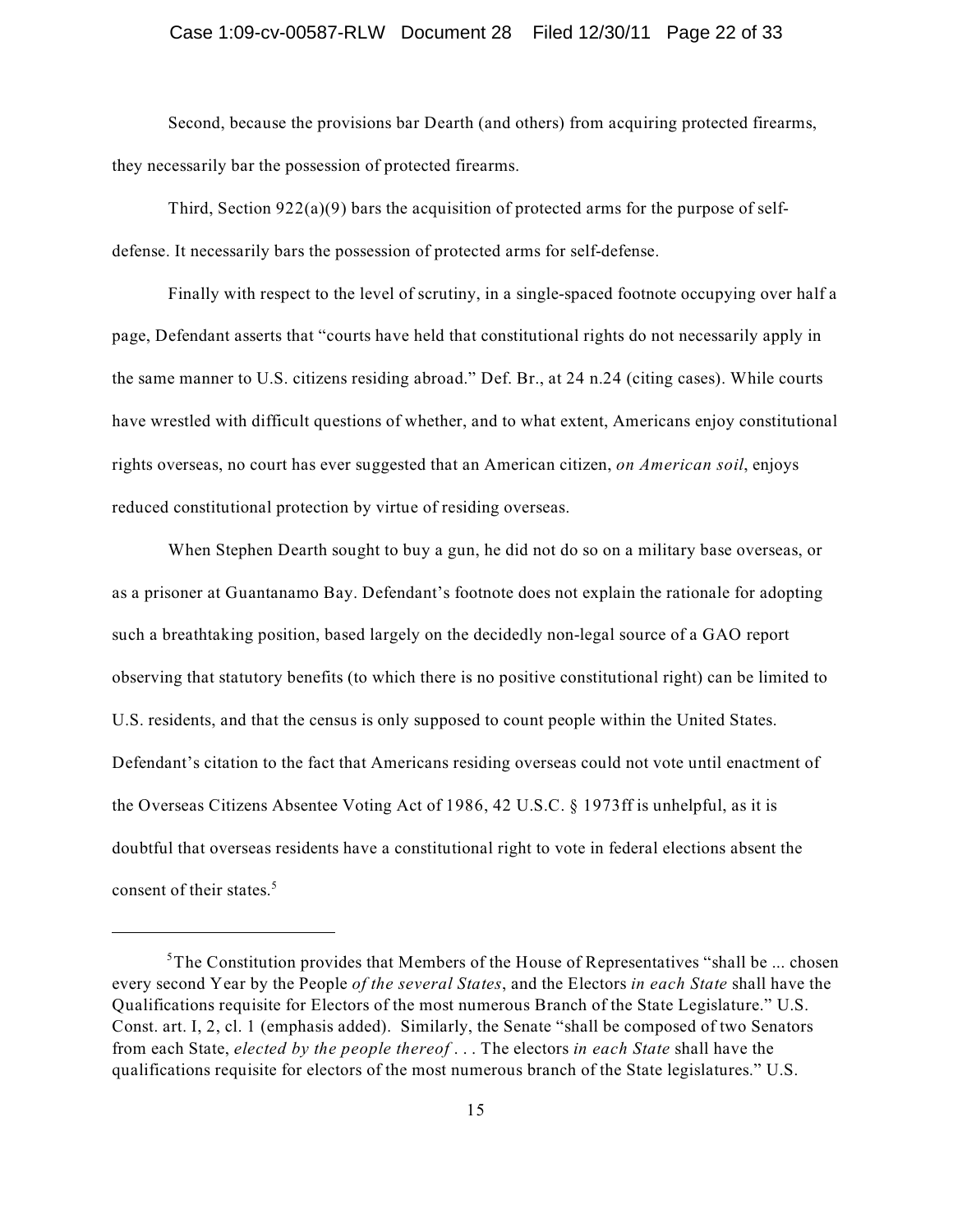#### C. Section 922(a)(9) Would Fail Intermediate Scrutiny.

Even under intermediate scrutiny, Section  $922(a)(9)$ 's prohibition on the acquisition of firearms by nonresidents for self-defense would fail. There is absolutely no fit whatsoever, let alone a reasonable fit, between the proffered justification for this law and the way it actually functions.

Defendant asserts that all nonresidents should be barred from purchasing firearms, because some aliens might illegally export firearms. Def. Br., at 12. Yet these incipient arms smugglers are allowed to acquire weapons for "sporting purposes." If the idea is that aliens might safely be able to have firearms "in the time bounded context of 'a loan or rental of a firearm," Def. Br., at 33 (quoting 18 U.S.C. § 922(a)(9)), why can't aliens borrow or rent a firearm *for self-defense?* Are aliens who hunt less likely to smuggle their borrowed or rented firearms than aliens who wish to exercise the right to keep and bear arms for self-defense? This is not explained.

Of course, aliens who visit our country are generally thought to enjoy constitutional rights. Aliens cannot have their worship or speech curtailed, of be deprived of due process, in ways that are unacceptable with respect to American citizens. While two courts have declined to extend Second Amendment rights to *illegal* aliens, *United States* v. *Flores*, 2011 U.S. App. LEXIS 24976 (8th Cir. Dec. 16, 2011) (per curiam); *United States* v. *Portillo-Munoz*, 643 F.3d 437 (5th Cir. 2011), petition for cert. filed (U.S. Nov. 2, 2011) (No. 11-7200), at least three courts have struck down laws that discriminate against lawfully admitted aliens with respect to the use of firearms. *Second Amendment Foundation, Inc.* v. *Suttle*, No. 8:11-CV-335 (D. Neb. Nov. 21, 2011) (enjoining

Const. amend. XVII. "All persons born or naturalized in the United States and subject to the jurisdiction thereof, are citizens . . . of the State wherein they reside." U.S. Const. amend. XIV, § 1.That Presidential Electors must be residents of the state they represent in the Electoral College is suggested by the requirement that the Electors "shall meet in their respective States," U.S. Const. amend. XII, except that the District of Columbia's Electors "shall meet in the District." U.S. Const. amend. XXIII.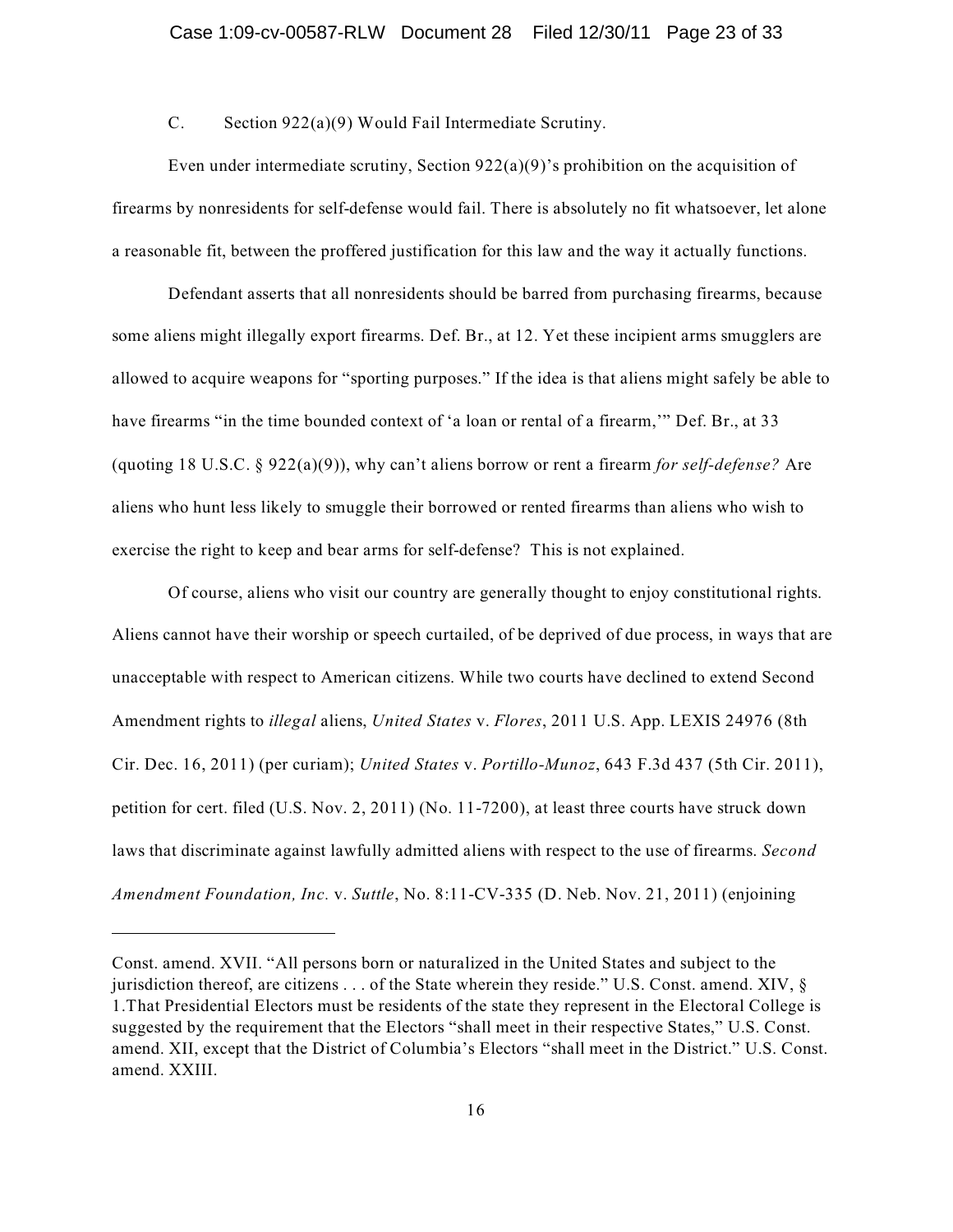#### Case 1:09-cv-00587-RLW Document 28 Filed 12/30/11 Page 24 of 33

Omaha Mun. Code § 20-253(9), barring aliens from registering handguns); *Smith* v. *South Dakota*, 781 F. Supp.2d 879 (D.S.D. 2011) (striking down S.D.C.L. § 23-7-7.1(8)'s requirement of U.S. citizenship to have concealed handgun license); *Say* v. *Adams*, 2008 U.S. Dist. LEXIS 20183 (W.D. Ky. March 14, 2008) (striking down citizenship requirement of Ky. R.S.  $\S$  237.110(4)(b)).

There is, quite simply, no reason why aliens should be—or could be—deprived of their Second Amendment right to keep and bear arms for self-defense.

Even if *aliens* "frequently smuggl[e]" arms out of the country, Def. Br., at 31, a dubious proposition for which no empirical support is offered and which would not warrant legislation even if correct,<sup>6</sup> and even if aliens could be deprived of Second Amendment rights, Dearth and the people represented by SAF in this case are not aliens. Is there any evidence that expatriated American citizens frequently smuggle arms? And if so, why are our stringent export control laws and border policing insufficient to bar the illegal export of firearms—not just by aliens and visiting expatriates, but by the vast majority of the citizen population?

Finally, Defendant asserts that the expatriate ban is constitutional because "the vast majority of U.S. citizens reside in the United States and will not be prevented from purchasing firearms." Def. Br. at 33. After all, the laws impact a "[l]ikely small subset of U.S. citizens." *Id.* The argument is frivolous. An unconstitutional law cannot be defended because it only violates the rights of a minority of the people. The very purpose of having judicial review to enforce constitutional standards is to protect the rights of political minorities from excesses of the majority, whether political power was exercised maliciously or, as more likely the case here, merely without regard for the rights of others. For example, the government cannot violate only the Constitutional rights of

 ${}^{6}$ For example, aliens may, like American citizens, frequently commit traffic violations, yet they are allowed to drive here.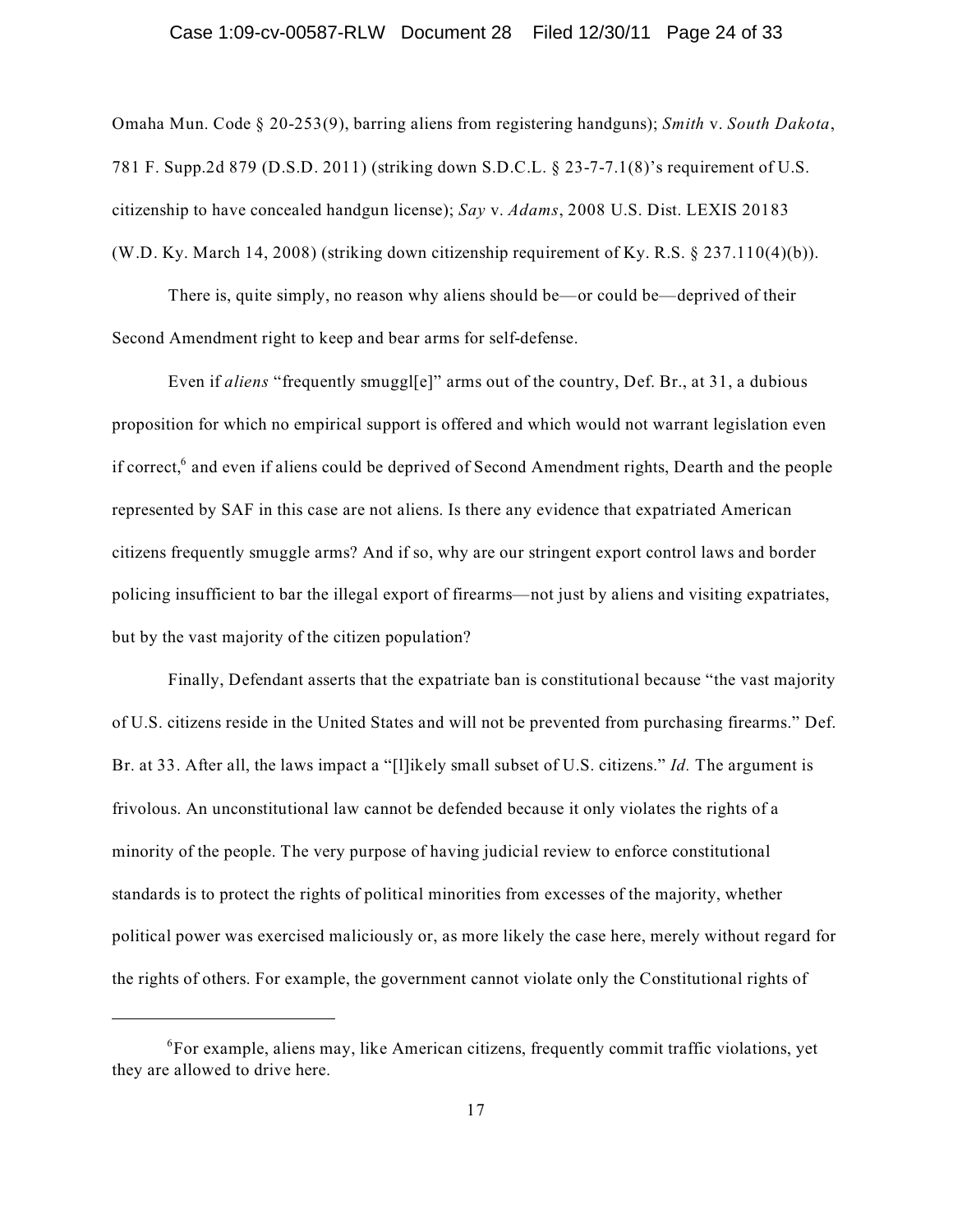#### Case 1:09-cv-00587-RLW Document 28 Filed 12/30/11 Page 25 of 33

Delaware or District of Columbia residents, who comprise a "small subset of U.S. citizens." Nor, in this case, is the argument even factually correct. *All* Americans are put to the choice of living here or forfeiting their right to keep and bear arms, and that condition is unconstitutional.

Courts applying intermediate scrutiny require much, much more from governmental defendants than just self-serving declarations of some nebulous purpose. In *Chester*, the Fourth Circuit reversed the District Court's decision upholding the constitutionality of 18 U.S.C. §  $922(g)(9)$ 's firearm prohibition leveled at domestic violence misdemeanants. While there may be little doubt that the provision is, at least on its face, constitutional, the Fourth Circuit held the government failed to meet its burden under intermediate scrutiny:

The government has offered numerous plausible *reasons* why the disarmament of domestic violence misdemeanants is substantially related to an important government goal; however, it has not attempted to offer sufficient *evidence* to establish a substantial relationship between  $\S 922(g)(9)$  and an important governmental goal.

*Chester*, 628 F.3d at 683 (emphasis original).

Here, even the reasons offered are not plausible, and there is not even the argument, let alone evidence, linking the government's interest in preventing smuggling to the acquisition of firearms by *anyone*, let alone citizens (as opposed to aliens) for self-defense.

The D.C. Circuit has instructed that it, too, will demand actual evidence in applying intermediate scrutiny. Reversing the District Court's decision upholding novel firearm registration requirements, the D.C. Circuit stated that the District of Columbia "needs to present some meaningful evidence, not mere assertions, to justify its predictive judgments." *Heller II*, 2011 U.S. App. LEXIS 20130 at \*37.

Here, the government has had the benefit of briefing a summary judgment motion with the guidance of *Chester* and *Heller II*, and still, it has come up with zero evidence linking expatriated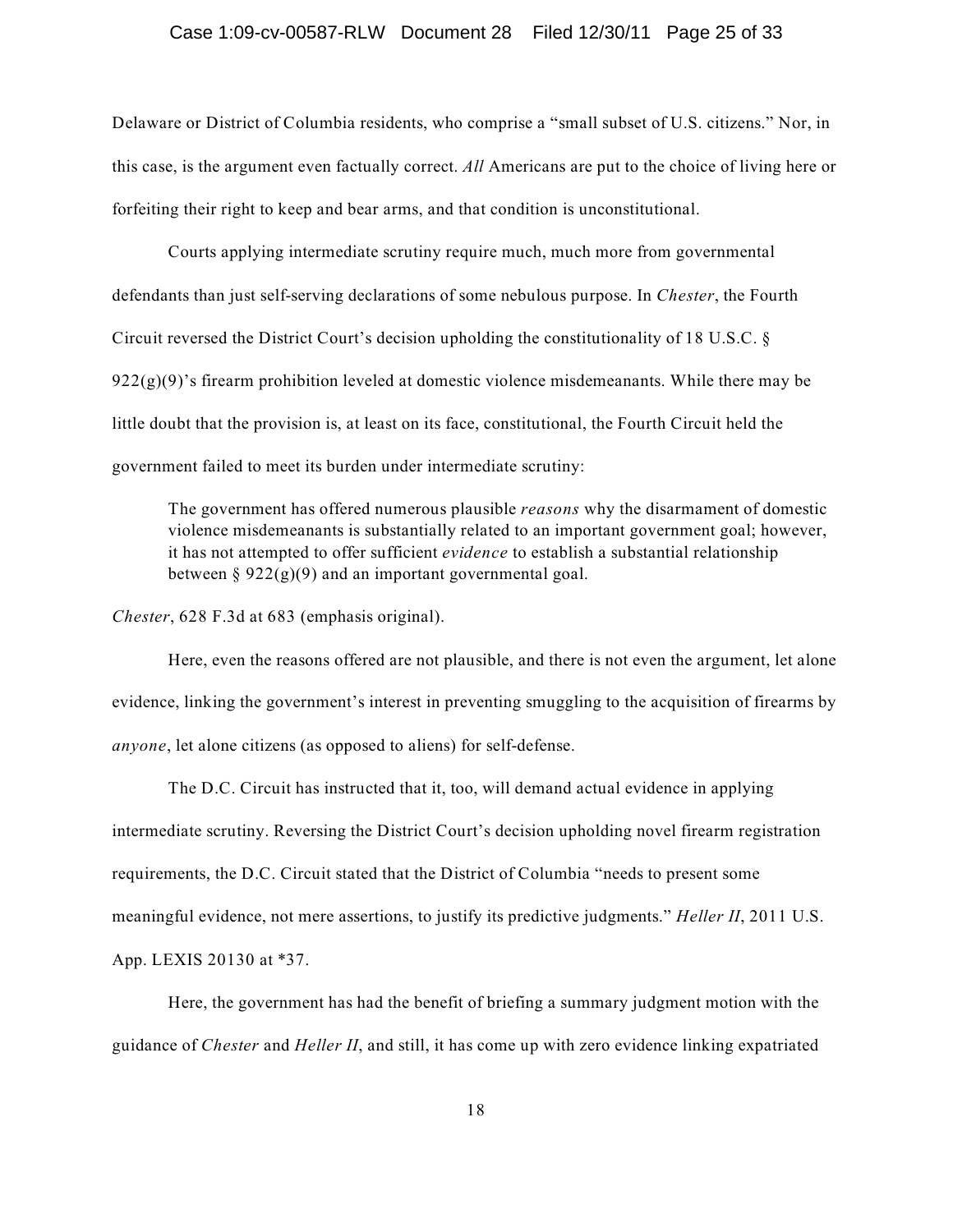#### Case 1:09-cv-00587-RLW Document 28 Filed 12/30/11 Page 26 of 33

Americans to arms smuggling, let alone in any special degree that is greater than domestic residents, or in any manner linked to self-defense as opposed to sporting uses of firearms, or in any way that cannot be addressed by export controls and border security.

The justification for Section  $922(a)(9)$  is not merely flimsy. It is entirely absent.

D. Section 922(b)(3), As Applied to Expatriated Americans, Would Fail Intermediate Scrutiny.

Defendant does a serviceable job laying out Congress's original rationale for enacting Section 922(b)(3)'s prohibition on interstate firearm sales, all the while burying discussion of how that statute has evolved since 1968. Defendant then offers a *different* rationale for applying that provision to expatriated American citizens. And, as with his effort with respect to Section  $922(a)(9)$ , Defendant offers no relevant evidence that could meet his heavy burden under intermediate scrutiny, were that the standard.

First, it is important to identify the actual federal interest asserted by Congress in enacting Section  $922(b)(3)$ : the alleged federal interest in ensuring that individuals do not circumvent the laws of their own states by purchasing weapons in other states. The provision was aimed at the "serious problem of individuals going across State lines to procure firearms which they could not lawfully obtain or possess in their own State and without the knowledge of their local authorities." Def. Br., at 28 (quoting S. Rep. No. 89-1866, at 19 (1966)).

Yet Plaintiffs are constrained to point out the rationale is overstated, having been largely superceded by the 1986 amendments to Section  $922(b)(3)$ , which now allows for interstate sales of rifles and shotguns. The original 1968 theory of Section 922(b)(3) has been retained only for handguns. No reason exists—certainly, Defendant offers none—as to why with respect to rifles and shotguns, 922(b)(3) should apply only to expatriated Americans such as Dearth, and no one else.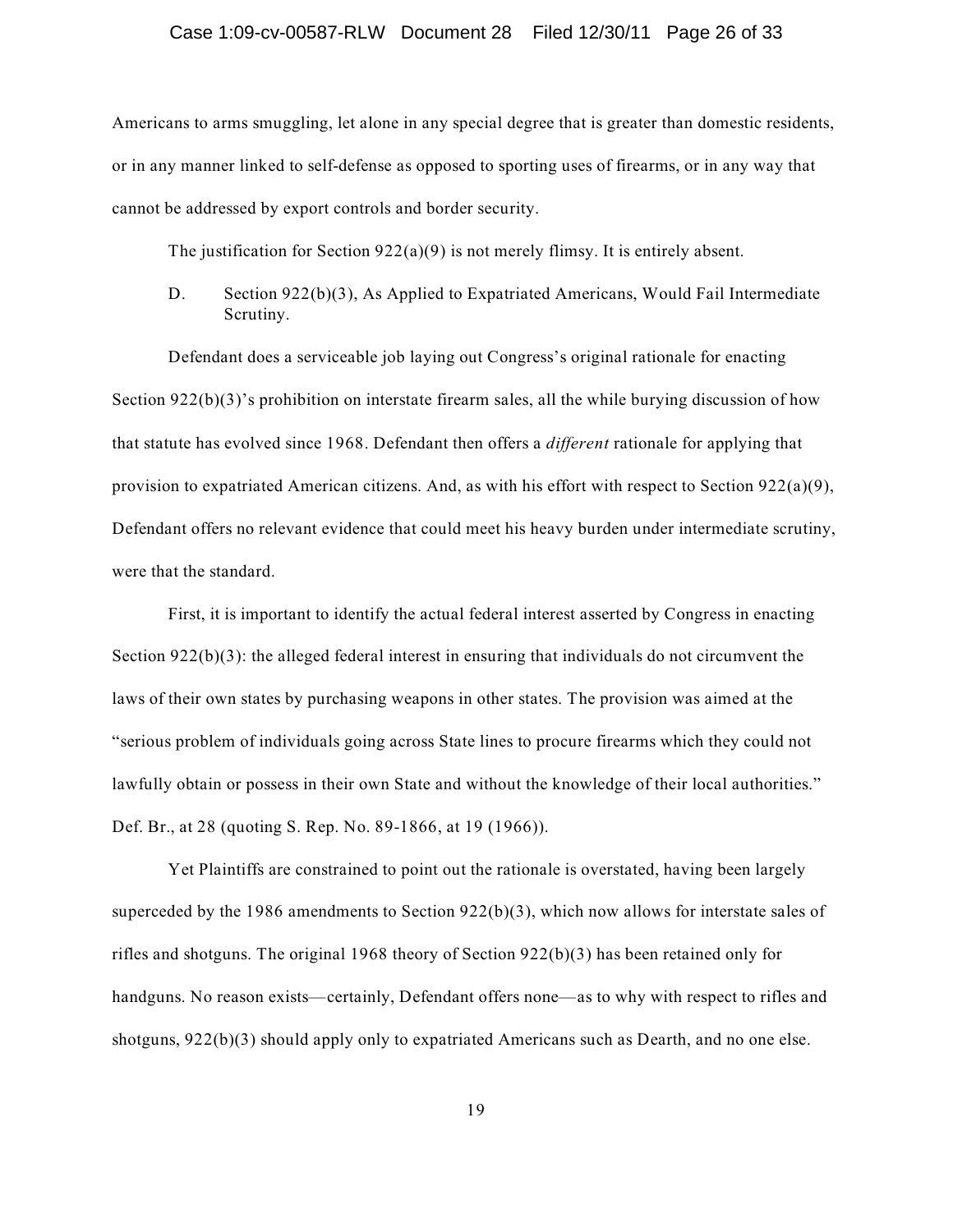#### Case 1:09-cv-00587-RLW Document 28 Filed 12/30/11 Page 27 of 33

Perhaps recognizing the essential problem that Dearth does not live in any state whose firearms laws he would be circumventing, Defendant invents a new excuse for applying Section 922(b)(3) to expatriated American citizens:

as "stateless" individuals not subject to  $\S 922(a)(3)$  [they could] transport these firearms to any other U.S. State. But it is this specific problem—"the flow of firearms from loose control to tight-control states"—that Congress aimed to redress in enacting the challenged provisions.

Def. Br., at 30-31.

The argument is improper. First, even under intermediate scrutiny, the government's "justification must be genuine, not hypothesized or invented post hoc in response to litigation." *United States* v. *Virginia*, 518 U.S. 515, 533 (1996). There is no evidence that Congress ever considered the application of the challenged provisions to expatriated Americans. Indeed, neither Section 922(a)(3), nor any of the challenged provisions— *nor any federal law*—bar the interstate transportation of firearms into a state where an individual does *not* reside. Indeed, the Firearm Owners Protection Act of 1986, 18 U.S.C. § 926A, guarantees the right of safe passage among the States with firearms.

Every day, Americans freely transport their firearms into states where they do not live—for hunting, for self-defense, and for other purposes. Virtually all states allow non-residents to possess at least some firearms while visiting, to say nothing of the broad array of reciprocity agreements by which states recognize each others' handgun carry permits. As noted *supra*, over half the states would welcome Dearth into their borders while carrying a concealed handgun.

It is irrational to argue that because Dearth might need a special license to possess handguns in a very small handful of U.S. jurisdictions, he should be barred from purchasing all firearms everywhere. This sort of logic could justify a total national handgun ban, as after all, nothing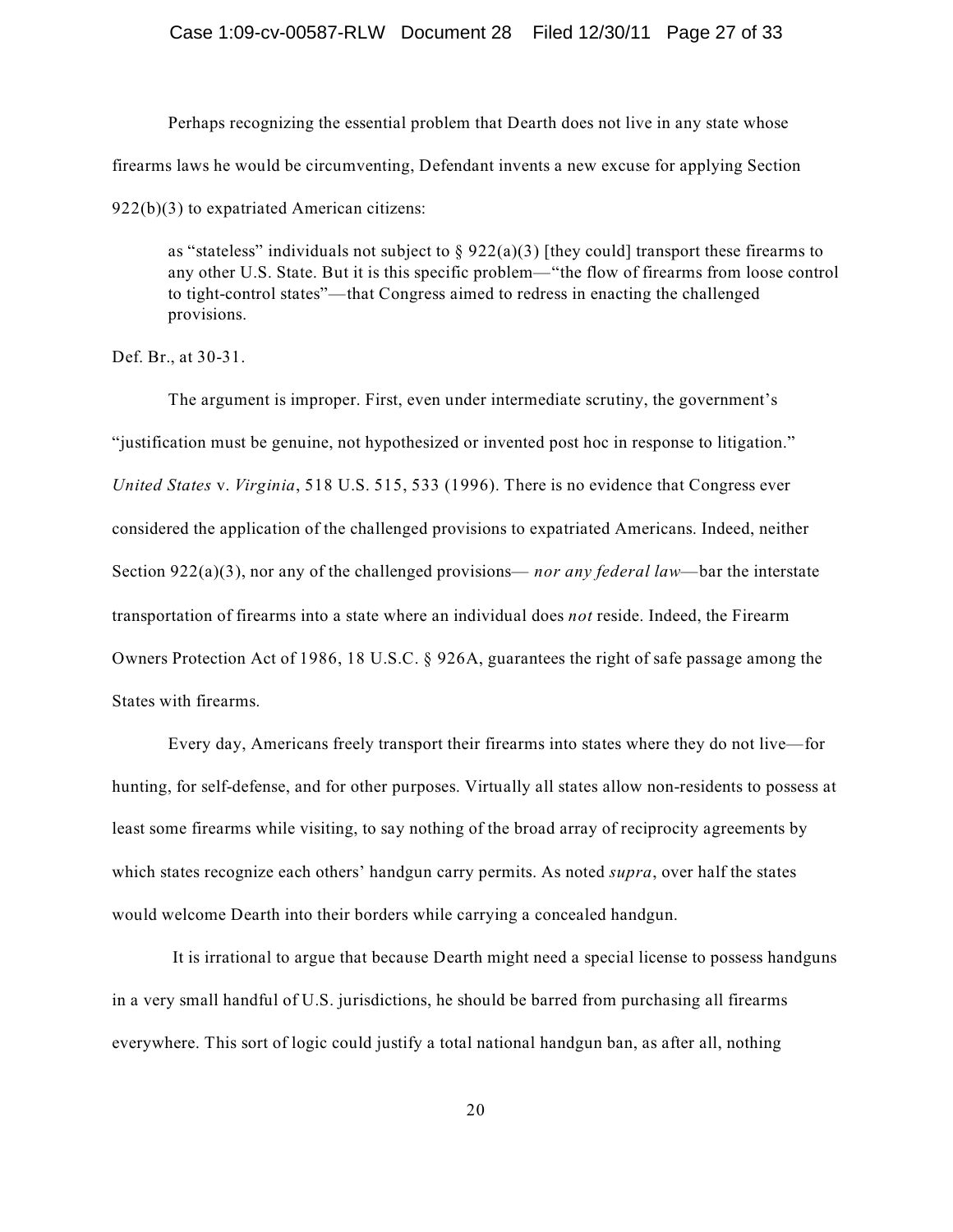#### Case 1:09-cv-00587-RLW Document 28 Filed 12/30/11 Page 28 of 33

prevents a lawful handgun purchaser in State A from driving that handgun into State B. This is not the reasonable fit between restriction and purpose required under intermediate scrutiny.

Requiring that a domestic purchaser comply with the laws of her home state might be defensible on the theory that the firearms are primarily used in their owner's state of residence (until the owner exercises her right to relocate to another state and, as millions of Americans do every year, legally packs the firearms on the moving truck along with toaster and sofa bed). But there is no federal interest in barring the interstate transportation of firearms per se, and any law enacted to effect such a policy would constitute a radical departure from the way in which Americans currently exercise the right to keep and bear arms.

Finally, there is, of course, no reasoned conjecture, let alone required *evidence*, linking expatriated Americans to illicit gun trafficking, or to any sort of crime. Stephen Dearth is not a prohibited individual, like some felon, drug addict, or domestic abuser. He simply lives with his family in Manitoba. If expatriated Americans posed any sort of smuggling challenge, a more narrowly tailored response could easily be crafted. And the government could easily demand proof of overseas residence to establish an exclusion from 922(b)(3), just as it might when administering the non-resident voting scheme of 42 U.S.C. § 1973ff.

#### VII. THERE IS, IN FACT, A FUNDAMENTAL RIGHT TO TRAVEL, AND DEFENDANT VIOLATES IT.

Defendant's assertion that there is no fundamental right to international travel is overstated. The United States is not North Korea. People can leave. Contrary to Defendant's assertions, neither *Kent* v. *Dulles*, 357 U.S. 116 (1958), nor *Aptheker* v. *Sec'y of State*, 378 U.S. 500 (1964) have been overruled. With all due respect to Prof. Chemerinsky, Def. Br., at 35, federal appellate judges writing long after the intervening Supreme Court decisions cited by Defendant have continued to describe the right of international travel as fundamental.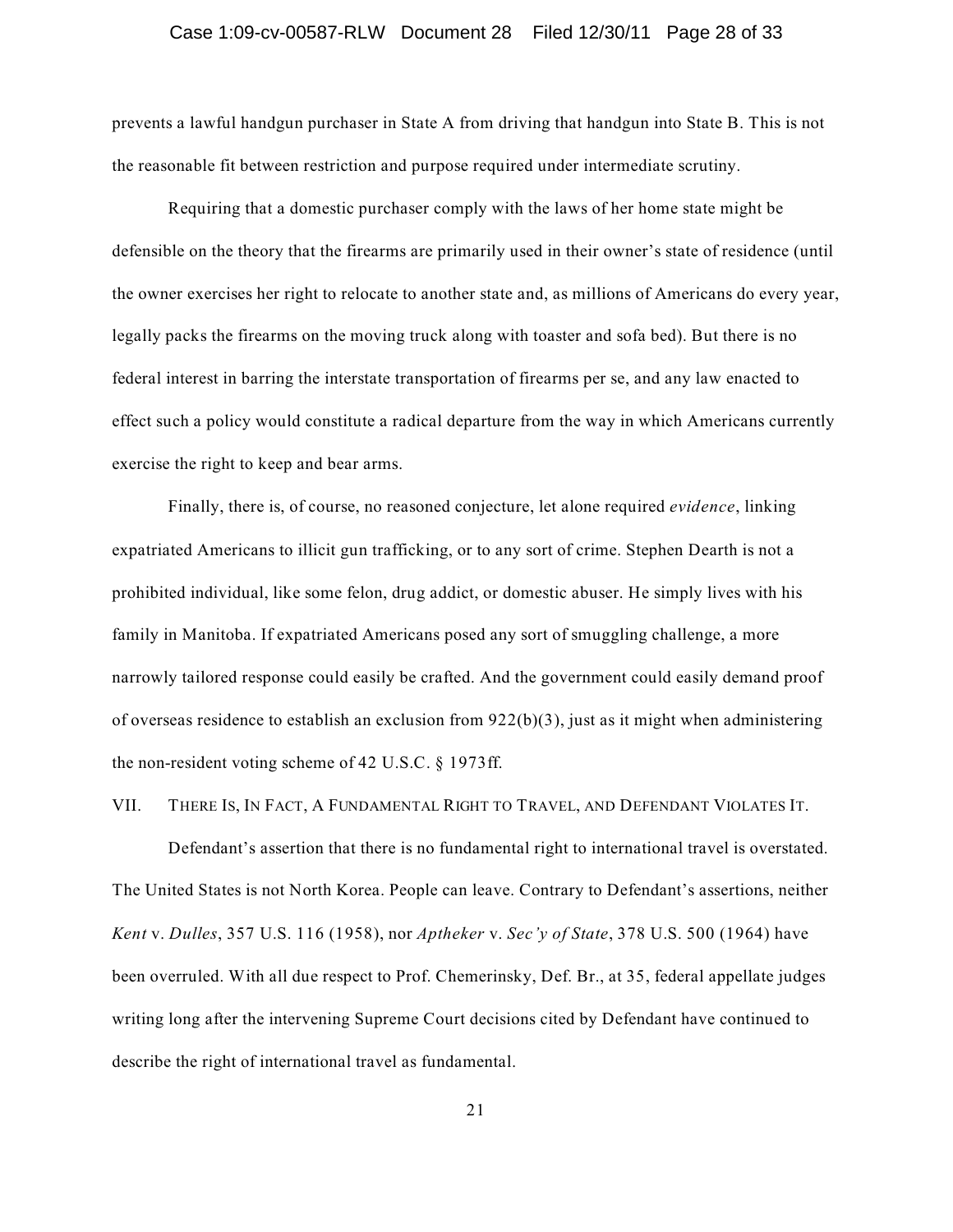Defendant's reliance on *Hutchins* v. *District of Columbia*, 188 F.3d 531, 537 (D.C. Cir.

1999) (en banc), for the proposition that the right to travel is always subject to rational basis review is misplaced. First, the quoted language is dictum. *Hutchins* did not relate at all to international travel. And that particular portion of the Court's opinion commanded only the votes of a plurality. *See Hutchins*, 188 F.3d at 549 n.1 (Edwards, J., concurring in part); *Hutchins*, 188 F.3d at 553 n.1 (Rogers, J., concurring in part and dissenting in part).

Moreover, in *Hutchins*, writing for herself and for Judges Tatel and Wald, Judge Rogers offered:

The Supreme Court's jurisprudence on the right to "move" encompasses several distinct concepts. The discrete components include the right to relocate from state to state, the right to cross state borders for purposes other than relocation, *the right to cross national borders*, and the right to intrastate or localized movement. These rights are "fundamental" under established doctrine.

*Hutchins*, 188 F.3d at 560 (Rogers, J., concurring in part and dissenting in part) (footnote citing, inter alia, *Aptheker*, 378 U.S. at 517 and *Kent*, 357 U.S. at 126).

Would the D.C. Circuit, perhaps in this or some other case, reach the opposite conclusion, it would place itself in direct conflict with the Fifth Circuit, which held as recently as 1990 that an American citizen entering the country "was exercising a fundamental Constitutional right." *Hernandez* v. *Cremer*, 913 F.2d 230, 235 (5th Cir. 1990). "[T]he right of a United States citizen to enter the country is a right 'which the fundamental law has conferred upon him.'" *Hernandez*, 913 F.2d at 237 (quoting *Worthy* v. *United States*, 328 F.2d 386, 394 (5th Cir. 1964)). "[T]he right of a citizen to re-enter the United States after lawfully traveling abroad -- is fundamental." *Hernandez*, 913 F.2d at 238.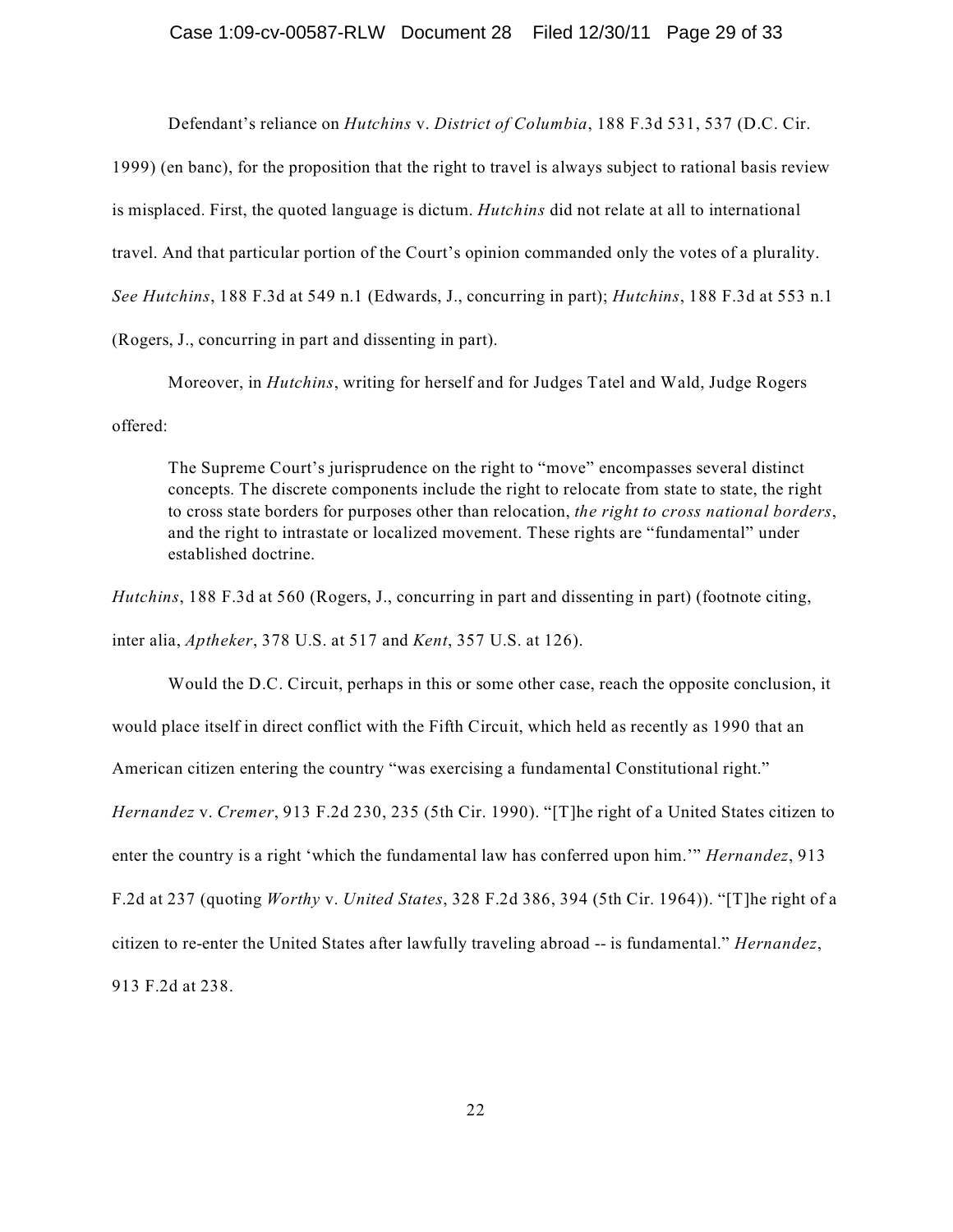#### Case 1:09-cv-00587-RLW Document 28 Filed 12/30/11 Page 30 of 33

It bears repeating that the Supreme Court has used very strong fundamental rights language in describing the right of international travel: "Travel abroad, like travel within the country, may be necessary for a livelihood. It may be as close to the heart of the individual as the choice of what he eats, or wears, or reads. Freedom of movement is basic in our scheme of values." *Kent*, 357 U.S. at 126 (citations omitted).

Of course, just because the right to international travel is fundamental does not mean that the government would lose every case in which it is implicated. The cases primarily relied upon by Defendant are hardly incompatible with a fundamental right to international travel. For example, in *Haig* v. *Agee*, 453 U.S. 280 (1981), the Court addressed an international travel right claimed by an ex-CIA agent who practically declared war on the agency, "caus[ing] serious damage to the national security or foreign policy of the United States." *Haig*, 453 U.S. at 282. Obviously, the government's strong interest in national security will justify more restrictions on the right of international travel than a mere interest in regulating interstate commerce. *See also Regan* v. *Wald*, 468 U.S. 222, 242 (1984) (restrictions "justified by weighty concerns of foreign policy") (footnote omitted).

Notably, Justice Blackmun concurred in *Haig*, offering that the Court was "cutting back somewhat upon the opinions in [*Kent*] and [*Zemel* v. *Rusk,* 381 U.S. 1 (1965)] sub silentio," only "aspects" of which he would have preferred been "disavow[ed] forthrightly." *Haig*, 453 U.S. at 310 (Blackmun, J., concurring). That the majority did not join this observation is telling.

Defendant's reliance on *Califano* v. *Aznavorian*, 439 U.S 170 (1978), is likewise misplaced. In *Califano*, the Supreme Court held that the law there at issue did not have a "direct . . . impact on the freedom to travel internationally . . . It does not limit the right to travel on grounds that may be in tension with the First Amendment. It merely withdraws a governmental benefit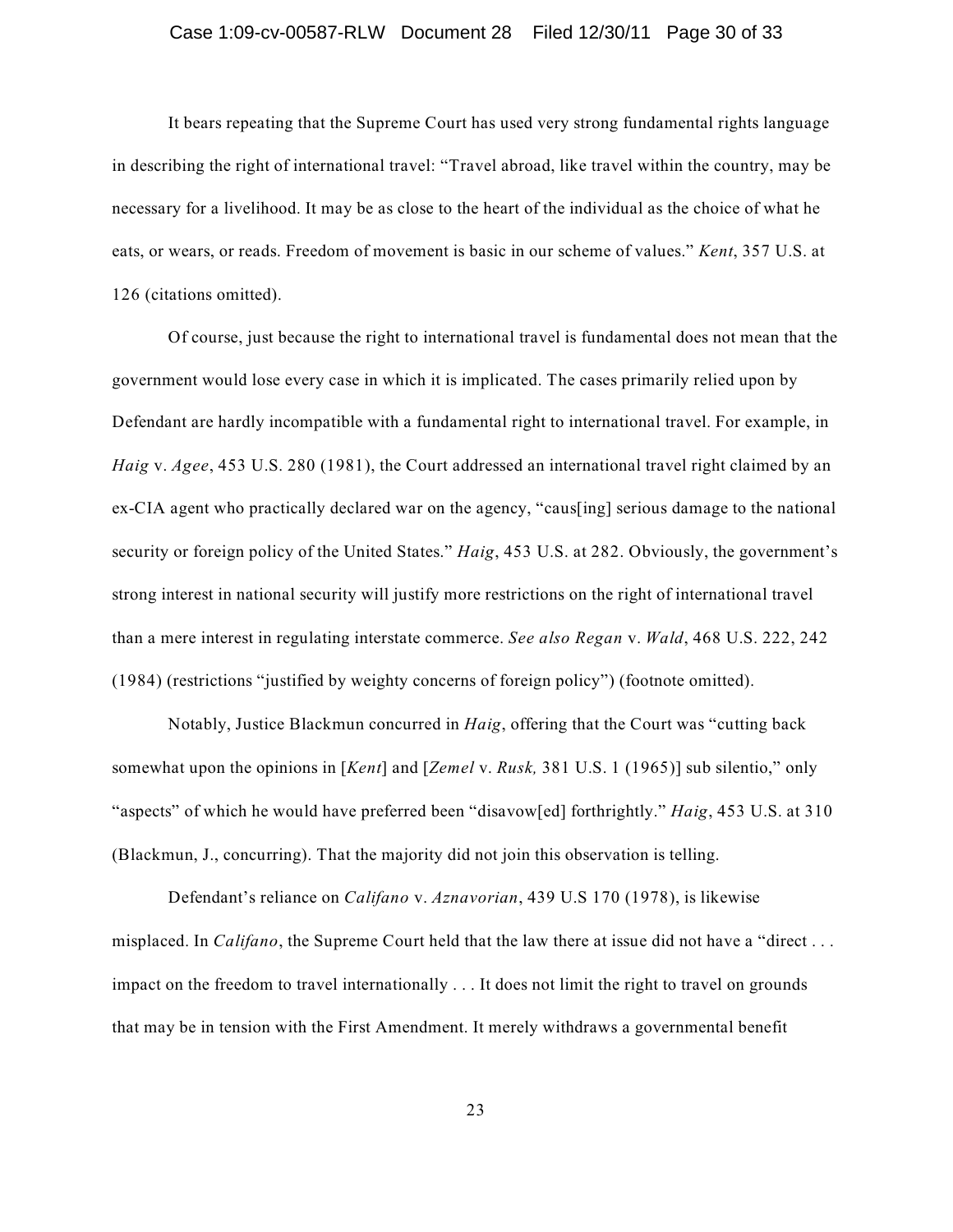#### Case 1:09-cv-00587-RLW Document 28 Filed 12/30/11 Page 31 of 33

during and shortly after an extended absence from this country." *Id.*, at 177. In other words, the impact of the law at issue was slight, justifying a lesser standard of review.

Here, there are no weighty concerns of foreign policy. There is no rogue CIA turncoat endangering the lives of other agents and the national security of the United States. But there is a fairly direct and severe impact upon the right of international travel, one justified by a generalized commerce clause interest, and not too well at that. Indeed, even under a rational basis regime, it is hard to see how the challenged provisions could survive. There is no need to repeat what has been said before: it simply makes no sense to suppose that the acquisition of firearms for self-defense by law-abiding citizens causes any sort of harm, merely because those citizens reside overseas.

Apart from arguing that there is no fundamental right to travel, and that the challenged provisions do not violate the Second Amendment, Defendant's response to the argument under the unconstitutional conditions doctrine is that the doctrine "does not give rise to an independent constitutional claim." Def. Br., at 39. That much is true. The Complaint contains no such independent claim.

#### VIII. DEFENDANT VIOLATES THE RIGHT OF EQUAL PROTECTION.

Defendant asserts that the equal protection claims cannot be asserted because other enumerated rights (the Second Amendment and, presumably, the international travel right as "enumerated" by the Due Process Clause) are already present. But since the Defendant also argues that the Complaint does not actually implicate the Second Amendment or a right to international travel, the argument that the existence of these claims bars the equal protection theory appears precluded. This is why plaintiffs generally argue claims under all available constitutional provisions.

In any event, for the same reasons discussed at length here and in the original moving papers, the challenged provisions would not survive equal protection review.